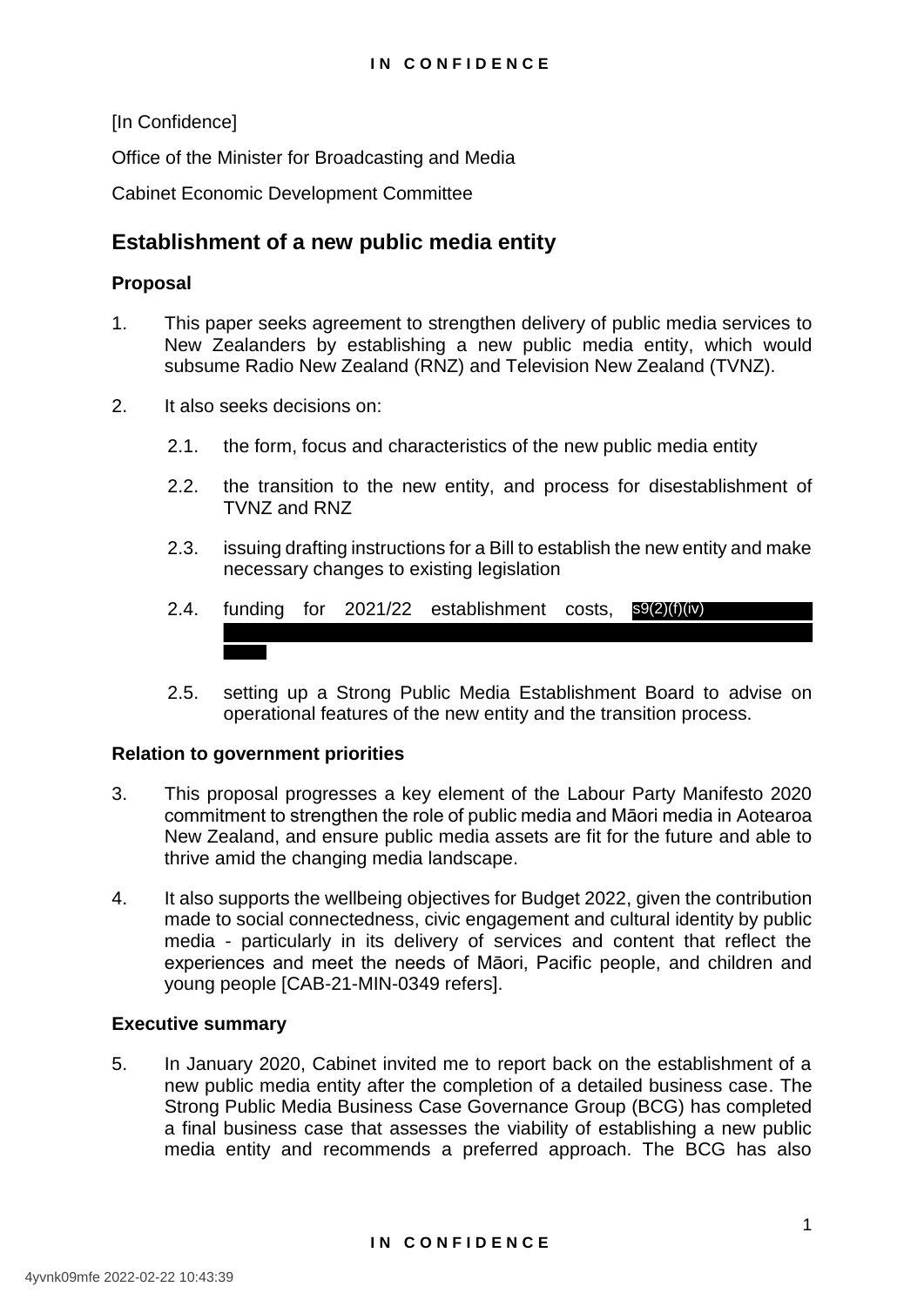completed a programme of targeted engagement to inform the development of a charter for a new entity.

- 6. The business case forecasts ongoing reductions in linear television advertising revenue driven by increasing competition from international content providers, a continued audience shift to online platforms and increasing production costs. At the same time, TVNZ, RNZ and other public media entities require investment in digital platforms to continue to reach audiences.
- 7. Current institutional arrangements are inflexible, inefficient, and disjointed, and the regulatory framework for TVNZ and RNZ is outdated and doesn't meet modern expectations. If structural changes are not made, New Zealand's public media entities will struggle to maintain current levels of public media provision, even with significant increases in public funding.
- 8. Having strong public media that provides a range of trusted news and local content to a broad range of audiences across the platforms New Zealanders choose to use is vital to the health and vibrancy of New Zealand society, particularly if services provided by private media reduce over time.
- 9. This Government has already shown its commitment to media plurality and independent journalism, and strengthening public media will further support this. In 2020 we saw a very fragile domestic media market. We must ensure there is solid capacity in our media and fourth estate to ensure the public always have access to independent, quality news and current affairs coverage via public media.
- 10. Given the speed with which changes to how New Zealanders access and consume media have taken place, and the likely pace of further changes, it is critical that decisions are made now to safeguard the future of New Zealand's public media to ensure it is structured to succeed, and nimble enough to respond to future changes to audience and market trends.
- 11. I therefore propose establishing a single new Crown entity, in line with the recommended approach in the business case, that would:
	- 11.1. subsume RNZ and TVNZ (with the expectation that trusted brands and services are retained)
	- 11.2. be a single public media entity, which would be editorially-independent, governed by a charter, and supported by commercial revenue to help ensure its financial sustainability
	- 11.3. receive core baseline funding directly through an appropriation administered by Manatū Taonga.
- 12. This proposal aims to:
	- 12.1. strengthen our national identity and culture through accessible local content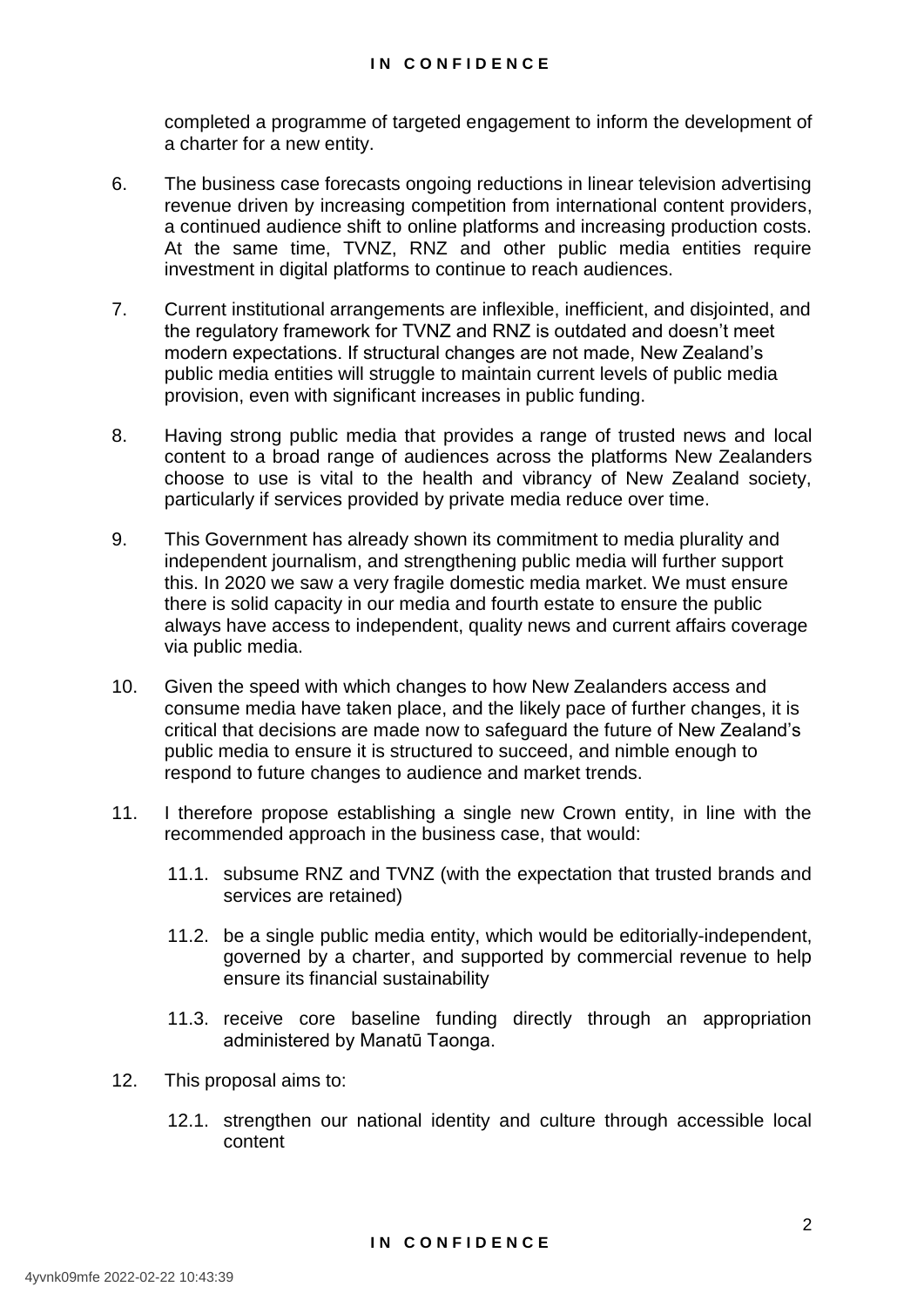- 12.2. enhance our democracy through people being able to find trusted news and information and being well informed
- 12.3. ensure our public media is sustainable and able to adapt to change, with services being delivered effectively and efficiently.
- 13. I strongly recommend that the Bill establish the new public media entity to be editorially independent – this is a foundational principle for public media entities internationally and in New Zealand.
- 14. I also recommend the Bill support the Māori-Crown relationship and deliver public media outcomes that would be set out in a charter.
- 15. The entity would be required to maximise access to the public media content it delivers and ensure this content is made freely available to New Zealanders, at least at first publication. It would be expected to seek commercial revenue to re-invest in public media outcomes, and to work collaboratively across New Zealand's media sector wherever possible to support a diverse, capable, and resilient media ecosystem.
- 16. Its organisational form as an autonomous Crown entity (ACE), and its planning, reporting and monitoring requirements would support this focus.
- 17. It will be important to ensure a smooth transition period while the new entity is stood up and allow for uninterrupted delivery of public media services to the New Zealand public, provide greater certainty for staff, and protect many of RNZ's and TVNZ's existing contractual arrangements. I therefore recommend that the Bill convert RNZ and TVNZ to Crown entity subsidiaries of the new entity, with these subsidiary entities eventually being disestablished once the new entity is fully operational.
- 18. Consistent with the advice in the business case, I recommend that a Strong Public Media (SPM) Establishment Board is set up to provide advice to me on the establishment of the new entity.

#### **Background**

- 19. In January 2020, Cabinet invited me to report back on the viability of, and a preferred approach to, establishing a new public media entity after the completion of a detailed business case [CAB-20-MIN-0004 refers].
- 20. The business case was intended to test the feasibility of a new public media entity with the following core features:
	- 20.1. It is a single legislative entity.
	- 20.2. It has a clearly defined public media mandate and purpose, with the core functions of a globally recognised public media entity.
	- 20.3. It provides public media services across a variety of platforms, some of which will be advertising-free.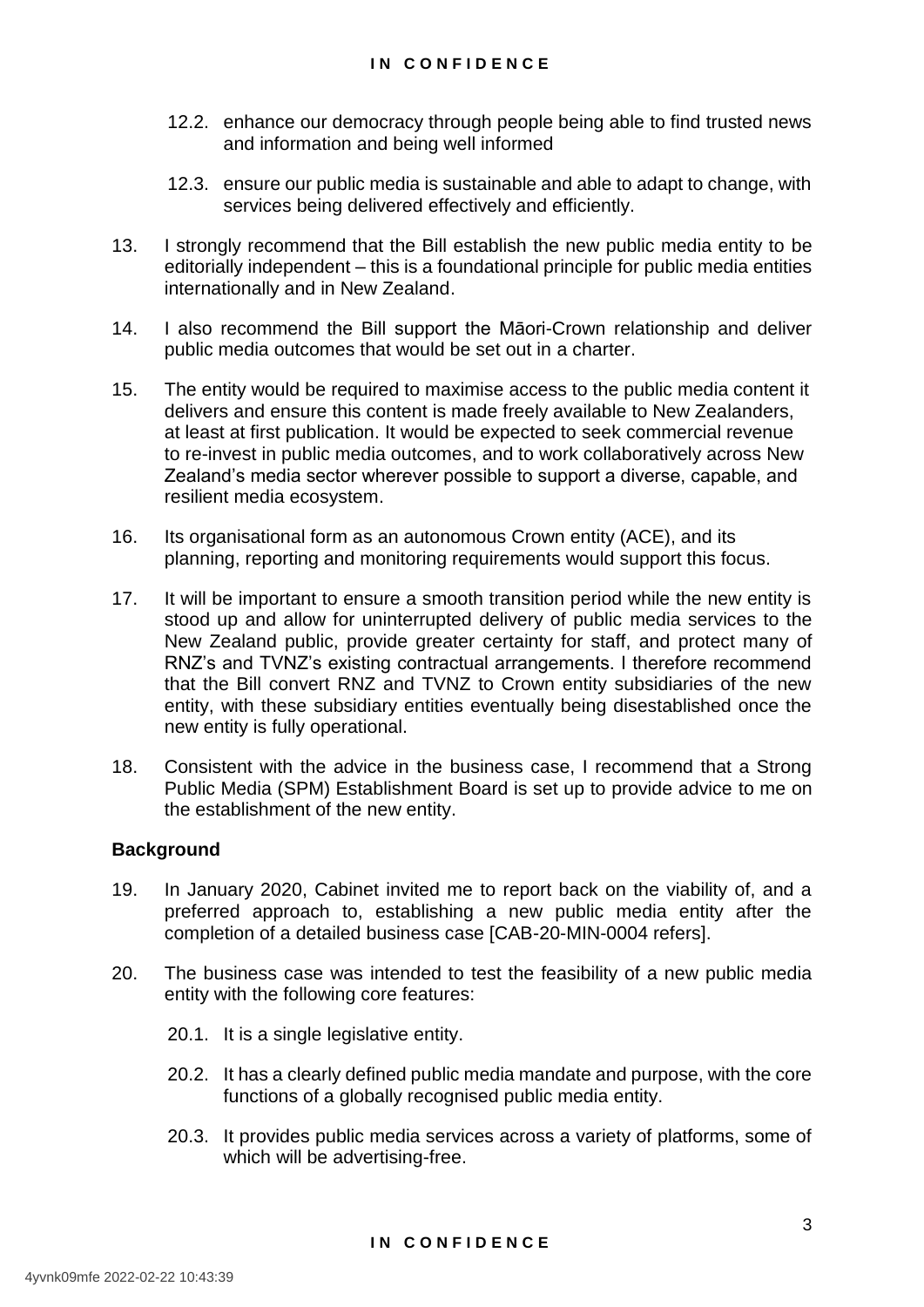- 20.4. It has a mixed funding model, with revenue derived from Crown and non-Crown sources.
- 20.5. It operates as a not-for-profit entity.
- 20.6. It has statutory provisions for editorial and operational independence.
- 21. In February 2021, the Cabinet Economic Development Committee endorsed the establishment of a Strong Public Media Business Case Governance Group (BCG), made up of media and public sector experts, to oversee the completion of a business case and undertake public consultation to inform the development of a draft charter [DEV-21-MIN-0004 refers].
- 22. The BCG has provided me with a final business case, attached as **Annex 1**, which assesses the viability of establishing a new public media entity and recommends a preferred approach. I am confident that:
	- 22.1. the business case scope and outcome is consistent with the overall direction set by Cabinet
	- 22.2. the methodology and process undertaken by Deloitte to develop the business case for the BCG is robust
	- 22.3. the content of the business case has been robustly developed and tested throughout the Detailed Better Business Case process, and the Treasury's own assurance processes (Mid-point Clinic, End-point clinic and Gateway Review).
- 23. The BCG has also completed a programme of targeted engagement to inform the development of a charter for a new entity, and the views and perspectives gained from this engagement are summarised in **Annex 2**.
- 24. The business case recommendations and findings of the targeted engagement inform the recommendations in this paper.

#### **The case for change**

#### *New Zealand media are facing a challenging environment*

- 25. As Cabinet has previously noted, New Zealand media are under pressure due to increased competition from international content providers, declining audiences and revenue shares and changes in how New Zealanders access and consume media. The COVID-19 pandemic has provided some short-term audience uplift, resulting in increased profits for many media companies. But it has also exacerbated the underlying trends, increasing numbers of New Zealanders moving away from traditional media to online delivery, meaning that these gains are not sustainable and media organisations are likely to face significant financial pressures in the future
- 26. 2020 was the crossover point where online platforms overtook traditional media in terms of engaging with the largest daily audiences, across all age groups, in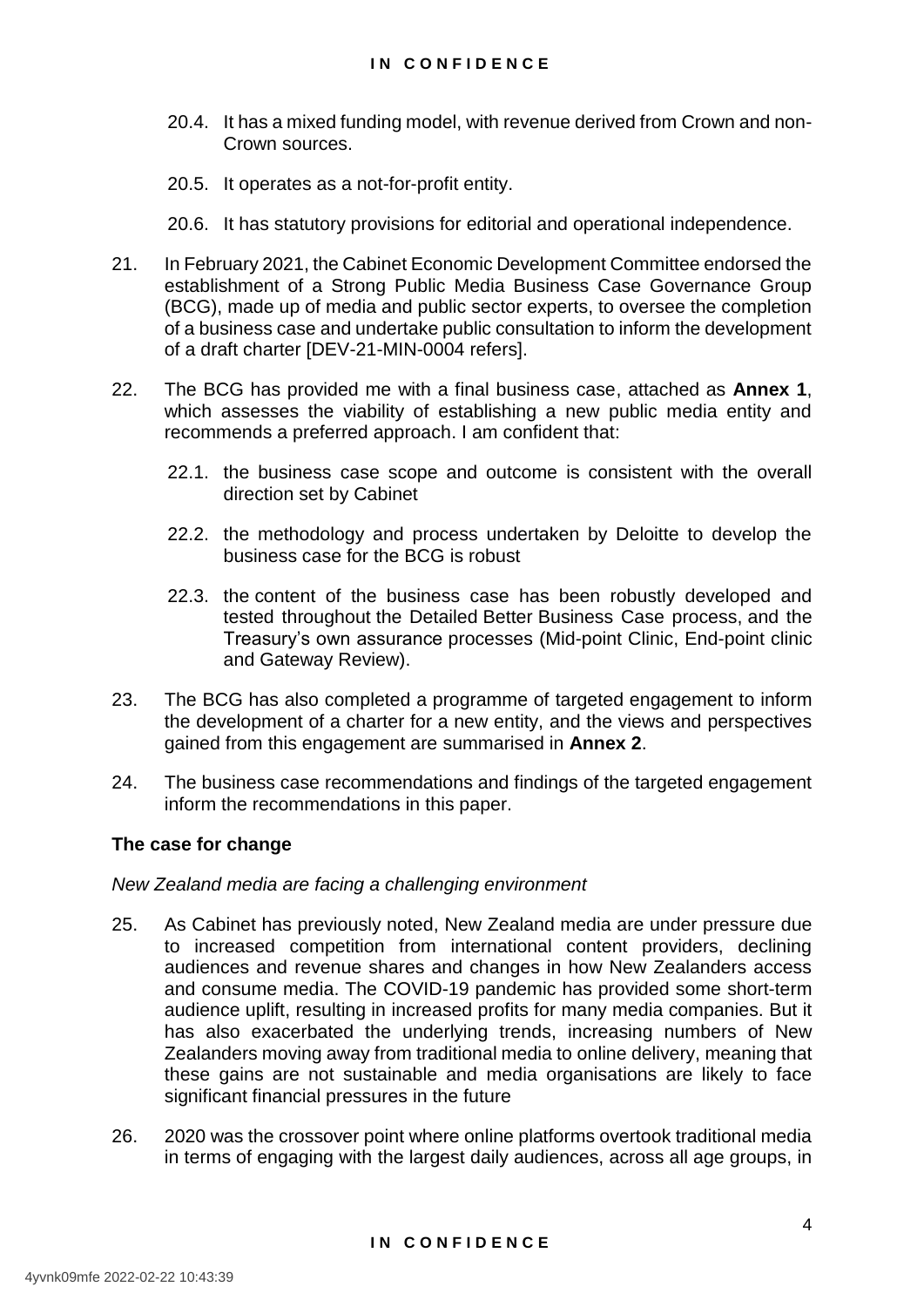Aotearoa. NZ On Air's most recent audience survey<sup>1</sup> shows that, for people aged 15 to 39 years, digital media now dominates with 82 percent using online video and 72 percent using SVOD daily, compared to radio at 36 percent and television at 35 percent.

*Work is underway to support a diverse, sustainable, resilient media eco-system…*

- 27. The Government is undertaking a range of work to provide short-term support to the sector to help it weather COVID-related pressures, and to help ensure New Zealand retains a diverse, sustainable, resilient media ecosystem in the face of these challenges. This work includes:
	- 27.1. a \$50 million media sector support package (delivered in 2020) focused on reducing cost and easing cashflow pressure for a range of media organisations
	- 27.2. the Public Interest Journalism Fund a \$55 million package over three years, delivered through NZ On Air to support public interest journalism
	- 27.3. development of a sustainable media system strategic framework a work programme led by the Ministry for Culture and Heritage – Manatū Taonga, aimed at developing options to support the media sector to transition to long-term sustainability
	- 27.4. modernising the Māori media and broadcasting sector work led by Te Puni Kōkiri to explore the most effective and efficient way of funding and producing te reo and tikanga Māori content and repositioning the Māori media sector to achieve the best outcomes
	- 27.5. a comprehensive review of media content regulation led by the Department of Internal Affairs – Te Tari Taiwhenua, aimed at creating a new modern, flexible, and coherent regulatory framework to mitigate the harmful impacts of media content
	- 27.6. a Pacific Languages Strategy and supporting All-of-Government Action Plan that will include provisions for Pacific language broadcasting – led by the Ministry for Pacific Peoples.
- *…and to ensure public media arrangements are fit for purpose…*
- 28. In the context of this broader work, the Strong Public Media (SPM) work programme has focused on how public media – specifically TVNZ and RNZ – can be strengthened.
- 29. Having strong public media that provides a range of trusted news and content is vital to the health and vibrancy of New Zealand society, particularly if services provided by private media reduce over time.
- 30. A strong public media system will:

<sup>-</sup><sup>1</sup> *Where Are The Audiences?* 2021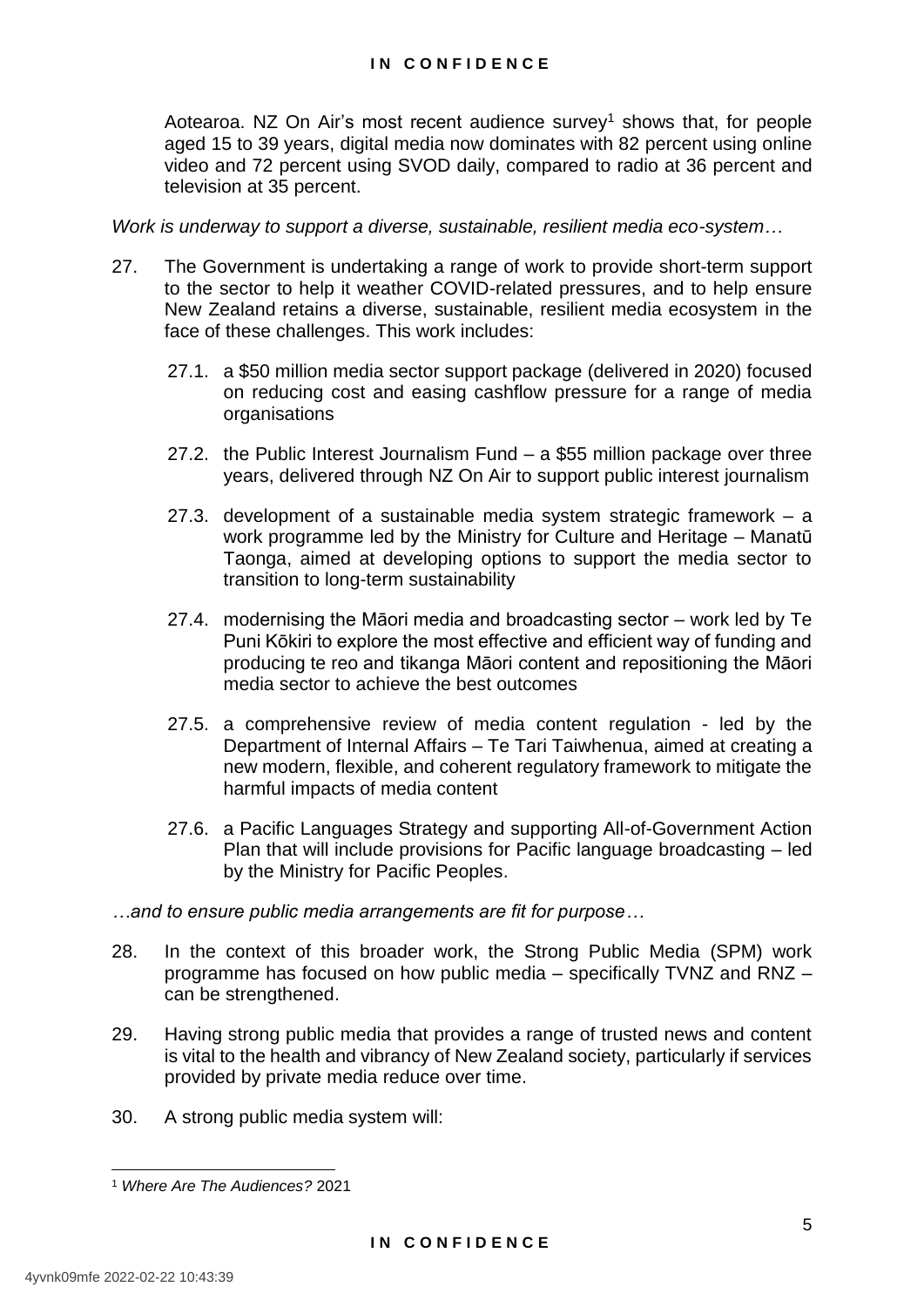- 30.1. strengthen our national identity and culture through easy access to local content
- 30.2. enhance our democracy through people being able to find trusted news and information and being better informed
- 30.3. be sustainable and able to adapt to change, with services being delivered effectively and efficiently.
- … *and deliver benefits for audiences*
- 31. For audiences, a stronger public media system means fairer provision, with a wider range of New Zealanders having equitable access to relevant and trusted content, along with the current audience base. With a stronger public media system:
	- 31.1. current audiences would still be able to enjoy the same services they do now via linear television and radio, and currently commercial-free services would remain commercial-free
	- 31.2. provision would extend beyond current audiences, with people who are not currently engaged with public media on traditional platforms able to access content in other ways - for example through video-on-demand, podcast, and streaming services, as well as through other third-party distributors
	- 31.3. those currently under-served by public media, including younger audiences, would have a better chance of seeing and hearing themselves and finding content that engages them

#### *Current funding arrangements are unlikely to be sustainable*

- 32. As the business case sets out, funding for publicly-owned media entities has been diminishing in real terms for some time. In TVNZ's case, its operating revenue has been trending down for the last decade – although in the year to June 2021 it has reported a record profit based on a combination of lower content spend and increased revenue (largely due to effects associated with the COVID 19 pandemic). In Budget 2020, the Government committed to a \$7.25 million per annum baseline increase to RNZ to address cost pressures and in Budget 2021, a one-off \$0.9 million payment.
- 33. Should these trends continue, the business case forecasts ongoing reductions in linear television advertising revenue driven primarily by a continued audience shift to online platforms from linear television, TVNZ's market share in linear advertising diminishing, and lower returns from advertising from digital platforms. At the same time, production costs are likely to continue to increase<sup>2</sup>.
- 34. s9(2)(f)(iv)

 $2$  NZ On Air estimates that, in 2020/21, average cost per hour had risen by 194% compared with 2011/12, and 76% compared with 2017/18.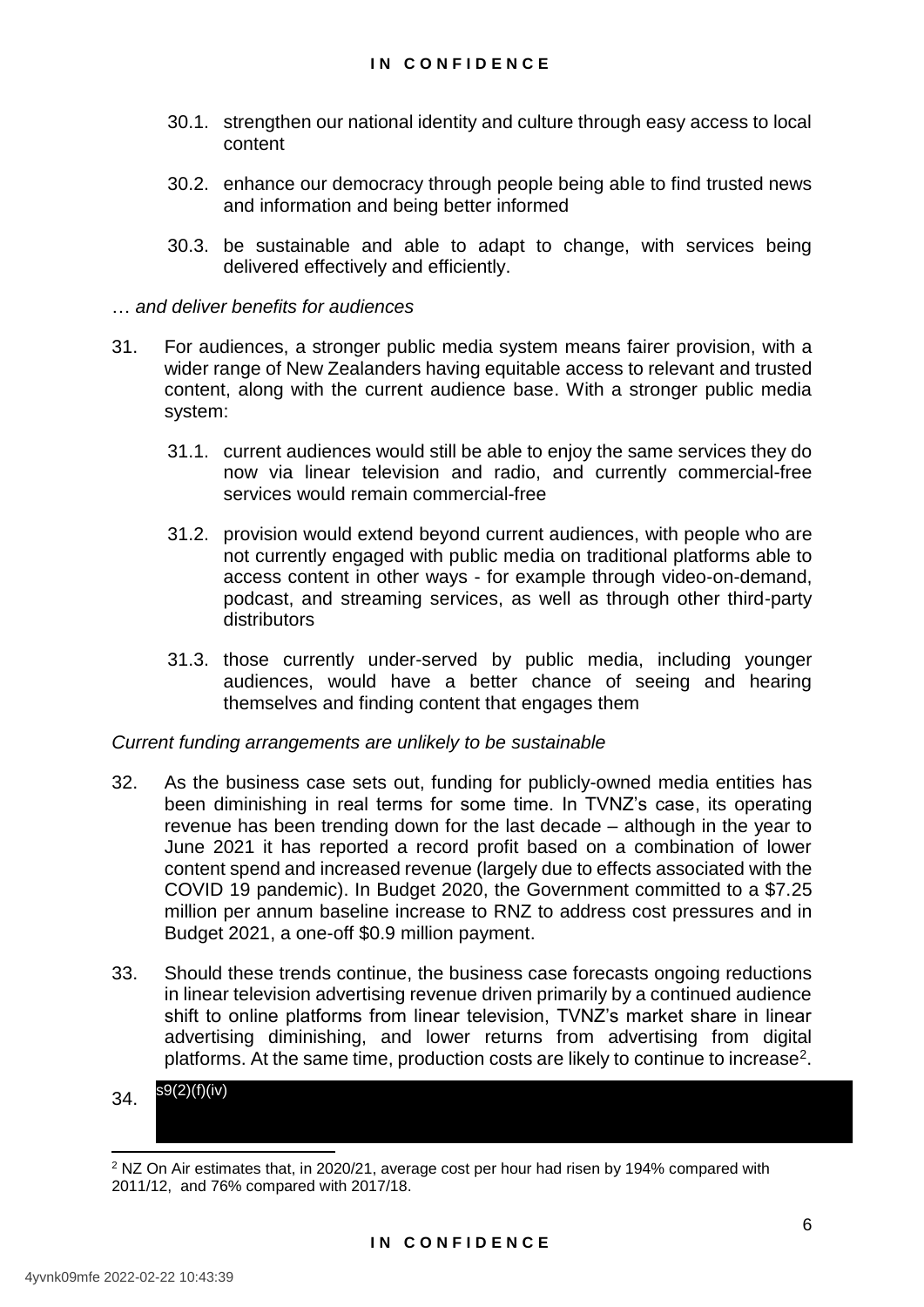

*However, increasing government funding is not the whole solution*

- 35. As the business case outlines, current institutional arrangements will significantly hamper achievement of the Government's objectives for public media, even with significant increases in public funding:
	- 35.1. The current mandates, objectives and funding arrangements of NZ On Air, RNZ and TVNZ are not well-aligned which, together with TVNZ and RNZ's platform-specific legislation and business models, makes collaboration difficult and reduces these entities' ability to respond collectively to current and future challenges.
	- 35.2. Current duplication of resources across RNZ and TVNZ, along with the likely need to make future investment in both to support ongoing delivery of public media outcomes, means current arrangements are not best placed to support efficient use of Crown funds.
	- 35.3. Aspects of the regulatory framework for both TVNZ and RNZ are outdated and don't reflect modern technology and expectations - in particular, a focus on linear delivery for TVNZ and on delivery of radio services for RNZ, and a lack of recognition of the Māori-Crown relationship in the entities' current establishing legislation. This constrains both entities' ability to respond quickly and flexibly to change to meet the needs of all New Zealanders, and does not place sufficient emphasis on the Crown's obligations to Māori.
	- 35.4. While TVNZ does produce public media content, it is not governed by a charter like RNZ, and its predominantly commercial focus constrains its ability to make available content that meets the needs of underserved audiences and extend provision beyond current audiences.
- 36. If the inflexibility, inefficiency, and disjointed nature of current institutional arrangements are not addressed, and a sustainable funding model put in place, New Zealand's public media will struggle to maintain current levels of public media provision, audiences will continue to decline, and important demographic groups will increasingly lose access to the trusted information and content for and about them that public media provides.

#### **Establishing a new public media entity**

37. To address these issues, I propose the establishment of a single new Crown entity in line with the recommended approach in the business case that would: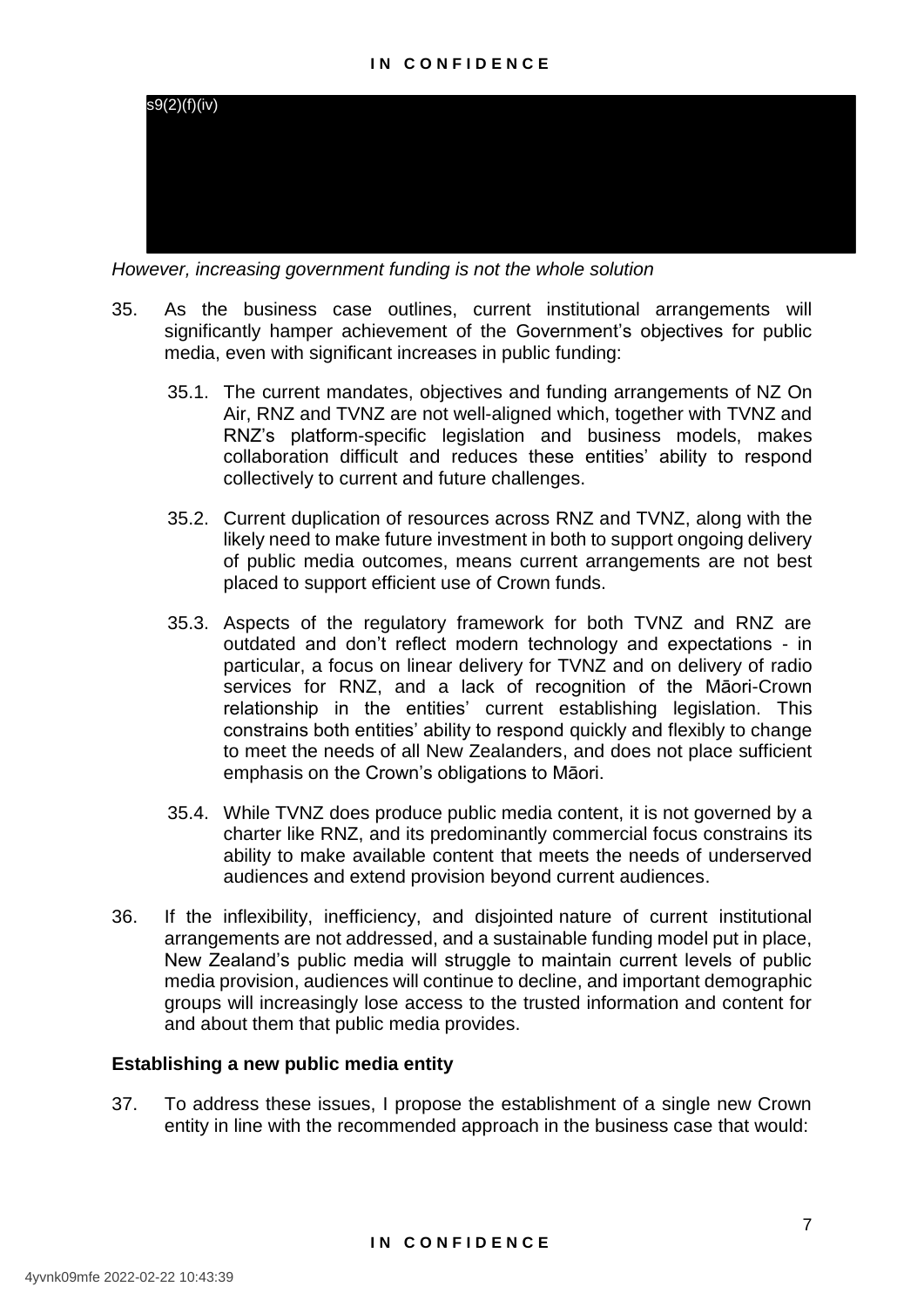- 37.1. subsume RNZ and TVNZ, (with the expectation that trusted brands and services are retained)
- 37.2. be a public media entity with a statutory charter, supported by commercial revenue to help ensure its ongoing financial sustainability, rather than a commercial entity supported by government
- 37.3. deliver content through a variety of platforms, including linear delivery, its own online platform, and third-party platforms
- 37.4. subsume both entities' operations and enable shared functions and colocation of facilities.
- 38. I recommend that the entity receive core baseline funding directly through an appropriation administered by Manatū Taonga. This funding would be supplemented by commercial revenue. This model would provide a degree of funding certainty for the entity and reduce complexity, compared to a model where the entity had to seek contestable public funding as well as commercial revenue.
- 39. Establishing a single public media entity focused on delivering statutory public media outcomes will:
	- 39.1. align the delivery of public media content across platforms, increase flexibility and reduce inefficiencies
	- 39.2. ensure a more transparent and sustainable long-term funding model
	- 39.3. enable a greater focus on currently under-served and under-represented audiences and expand delivery beyond current audiences
	- 39.4. help strengthen New Zealand's media ecosystem, for instance through strengthened provision of public interest journalism. The proposal is consistent with the broad approach set out in the January 2020 Cabinet paper and is informed by the business case's assessment of a range of options against the status quo, its identification of the preferred option of an efficient not-for-profit entity, and its conclusion that this option is operationally and financially feasible.

#### **Protecting the entity's editorial independence**

- 40. Editorial independence is a foundational principle for public media entities internationally and in New Zealand, protecting entities' ability to provide an independent voice, to hold power to account, and to be a trusted source of news and information. It is critical that the new public media entity is editorially independent – that is, free from direct or indirect Ministerial influence over editorial matters (those matters relating to the production, publication, and dissemination of particular content). I propose that this editorial independence is reflected in the entity's charter (see discussion below).
- 41. The entity's organisational form as an Autonomous Crown Entity (discussed further below) would provide the public media entity with significant operational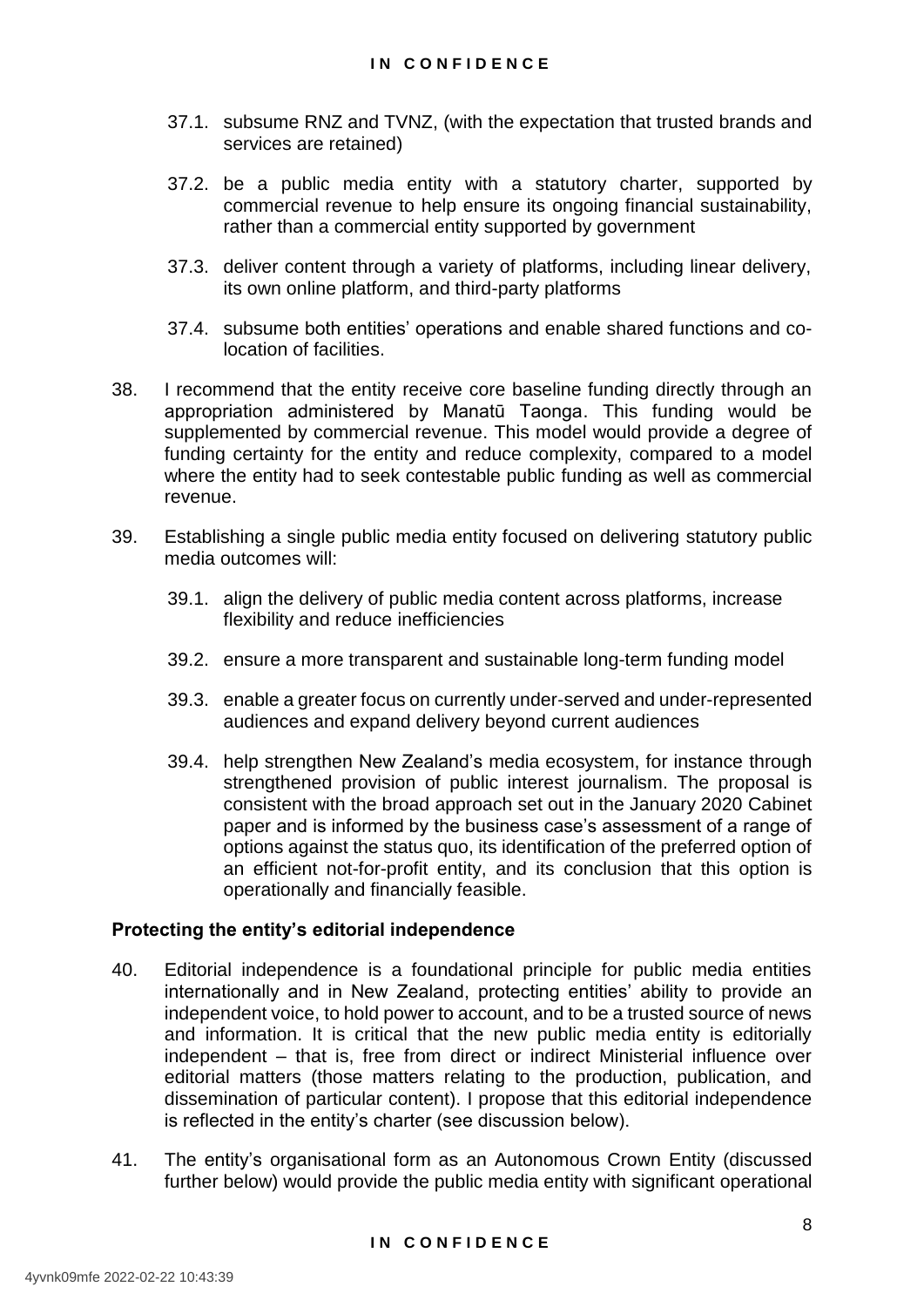independence, including a degree of protection from inappropriate direction in relation to editorial matters. However, there is a need for the public media entity to have specific statutory protections over and above this, just as RNZ and TVNZ currently have.<sup>3</sup>

- 42. These protections should include protections relating to Ministerial direction and protections relating to the removal of Board members (to prevent Ministers exercising editorial influence by removing Board members in relation to editorial matters).
- 43. I therefore recommend that the Bill:
	- 43.1. require responsible Ministers to exercise their powers and functions in a way consistent with the entity's editorial independence
	- 43.2. prevent responsible Ministers giving certain directions to the entity relating to editorial matters
	- 43.3. prevent responsible Ministers removing members from the entity's board for any reason relating to editorial matters.
- 44. In addition to provisions protecting it from inappropriate Ministerial direction, section 8A(2) of the RNZ Act requires the entity to have independence from commercial interests in fulfilling its charter. I do not recommend replicating such a provision in the Bill given the expectation that the entity will seek commercial funding.

#### **Recognising and supporting the Māori-Crown relationship**

- 45. The new entity will be expected to operate in a way that improves outcomes for Māori, and helps ensure the Crown meets its obligations under te Tiriti o Waitangi/the Treaty of Waitangi (the Treaty) including through:
	- 45.1. its governance and decision-making arrangements
	- 45.2. its delivery of te reo Māori me ngā tikanga Māori content and Māori stories to a broad range of audiences
	- 45.3. its provision of content and services to Māori audiences
	- 45.4. the way it works with the Māori media sector.
- 46. All Crown entities are subject to the Enduring Letter of Expectations that the Minister of Finance wrote to all Crown entity board chairs in 2019 setting out

-

<sup>&</sup>lt;sup>3</sup> Section 11 of the Radio New Zealand Act 1995 requires shareholding Ministers to exercise their powers and duties consistently with the charter, and section 13 prevents Ministers from giving a direction or removing directors in relation to certain functions (programming, complaints, gathering or presenting of news or current affairs). Section 28 of the Television New Zealand Act 2003 similarly requires that Ministers must not give direction or remove directors in relation to editorial matters.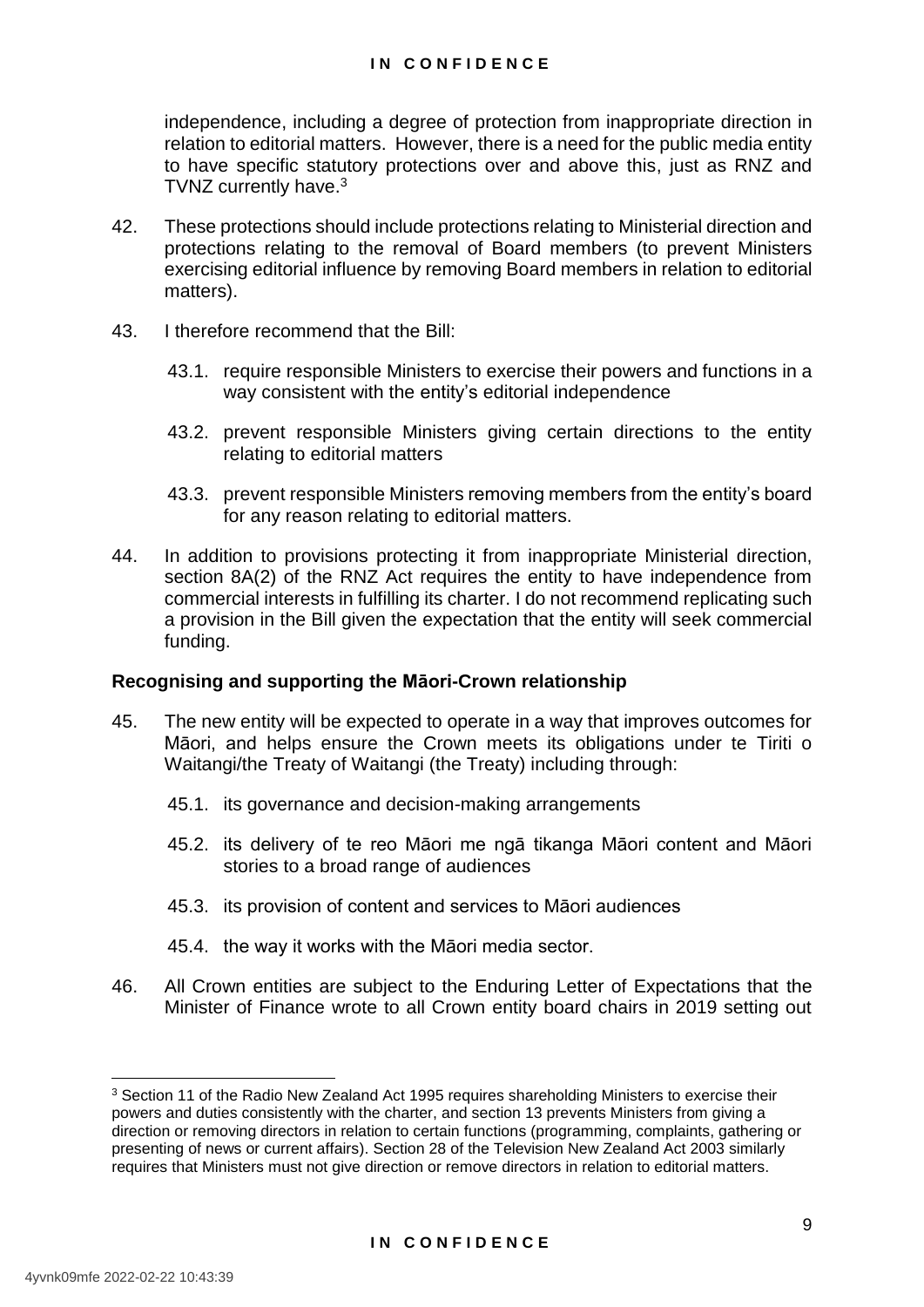specific requirements for entities to embody the Government's good-faith and collaborative approach to Māori-Crown relationships<sup>4</sup>.

- 47. While the public media entity would be subject to these general requirements, there are likely to be specific expectations of this entity arising from its public media role, in particular relating to:
	- 47.1. how the entity's role intersects and aligns with Māori media interests
	- 47.2. the entity's critical role in promoting Māori interests, mātauranga Māori and Māori culture, and protecting te reo Māori as a taonga
	- 47.3. the entity's obligations to meet the needs and expectations of Māori audiences.
- 48. A mix of legislative and non-legislative mechanisms is likely to be the best approach to ensure the new entity delivers on these specific expectations. Creating explicit requirements in legislation for the new entity will give more certainty to Māori that the Crown's obligations in this area will be met.
- 49. I therefore recommend that the Bill requires:
	- 49.1. that the Responsible Minister appoint at least two members to the Board in consultation with the Minister for Māori Development, to ensure that the Board has adequate knowledge and understanding of te ao Māori and tikanga Māori
	- 49.2. the Board to engage with iwi/Māori on relevant matters
	- 49.3. the entity to collaborate with Māori media organisations to help support the capacity, capability, and sustainability of the Māori media sector.
- 50. The entity's charter would also contain obligations relating to te reo Māori and tikanga Māori, promotion of Māori content and stories to a broad audience, and provision for the specific needs of Māori audiences.
- 51. I also recommend that further work is done as part of the establishment of the new entity to identify how the Māori-Crown relationship can best be supported through the structure and operating model of the new entity, and how the entity could best align with and support the Māori media sector – including in relation to the current work being led by Te Puni Kōkiri on repositioning the Māori media sector for strategic impact.

#### **Delivering against public media outcomes set out in a charter**

-

<sup>4</sup> Including by engaging appropriately and often with Māori on relevant issues; pursuing further opportunities for partnership with Māori entities and businesses; building staff Māori cultural capability including knowledge of tikanga Māori, te ao Māori, New Zealand history and how to address institutional racism; improving the Treaty-consistency of policy and practices (for example, considering where whānau-centred policies can be used); and supporting the Maihi Karauna (the Crown's Strategy for Māori Language Revitalisation 2019 – 2023) by promoting and supporting the revitalisation of te reo Māori.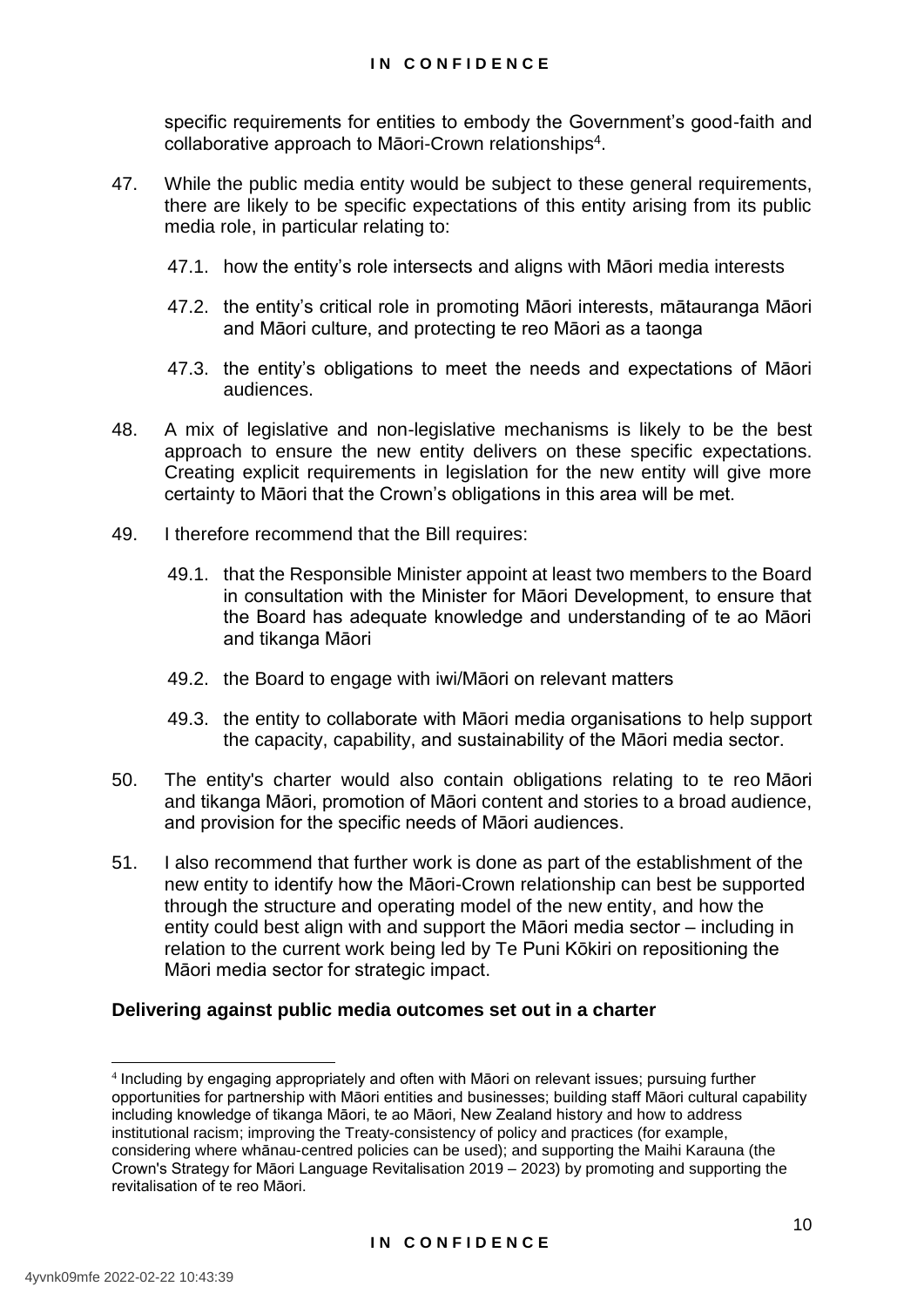- 52. In accordance with previous Cabinet guidance, I recommend that the new entity be required to deliver public media outcomes that would be set out in the legislation as part of a charter for the entity and form the statutory purpose for the entity. The charter would also set out the objectives, functions, and operating principles of a new public media entity.
- 53. In my view, the charter for the new entity should:
	- 53.1. establish a basis for building the trust and confidence of New Zealanders in the entity
	- 53.2. help build a cohesive culture within the entity (this means that the charter should not simply be an adaption of the existing RNZ charter or the previous TVNZ charter)
	- 53.3. form the basis for monitoring performance and ensuring accountability for delivery (this means that the charter should enable clear expectations to be set for the entity).
- 54. The charter needs to allow for a high degree of flexibility in how the new entity delivers services and content in the context of ongoing technological and demographic change. Therefore, despite the need for clear expectation-setting, the charter should not be overly detailed or prescriptive, particularly in relation to the description of the entity's functions and operating principles.
- 55. I am aware that RNZ's charter currently specifies the provision of the RNZ Pacific service (s. 8(l)). It may also be the case at some point in the future that Ministers wish to require the entity to provide such services as accessibility technologies (captioning and audio description) to support broad and equal access to public media content.
- 56. In keeping with the approach above, I do not propose to specify the delivery of particular functions or services in the charter – but rather describe the types of functions the entity will deliver. Committing the entity to deliver a particular service or function (or use a particular platform) lessens the ability of the entity to respond to changing technology and audience needs.
- 57. Instead, I recommend that the Bill empower the Minister to add to the entity's functions.<sup>5</sup> In accordance with its ACE form, the entity would be required to "have regard" to any direction from the Minister to perform additional functions. However, in line with the discussion on editorial independence above, this power could not be used to direct the entity in relation to any editorial matters.
- 58. I also recommend that the responsible Minister direct the entity once it is operational to continue to provide an international service to the South Pacific as RNZ currently does, to ensure that New Zealand continues to deliver on its international obligations in the Pacific.

<sup>-</sup> $5$  This is in accordance with s.112 of the Crown Entities Act, which gives the responsible Minister the ability to direct the entity to perform any additional function as long as this power is given in the entity's establishing legislation, and the function is consistent with the entity's objectives.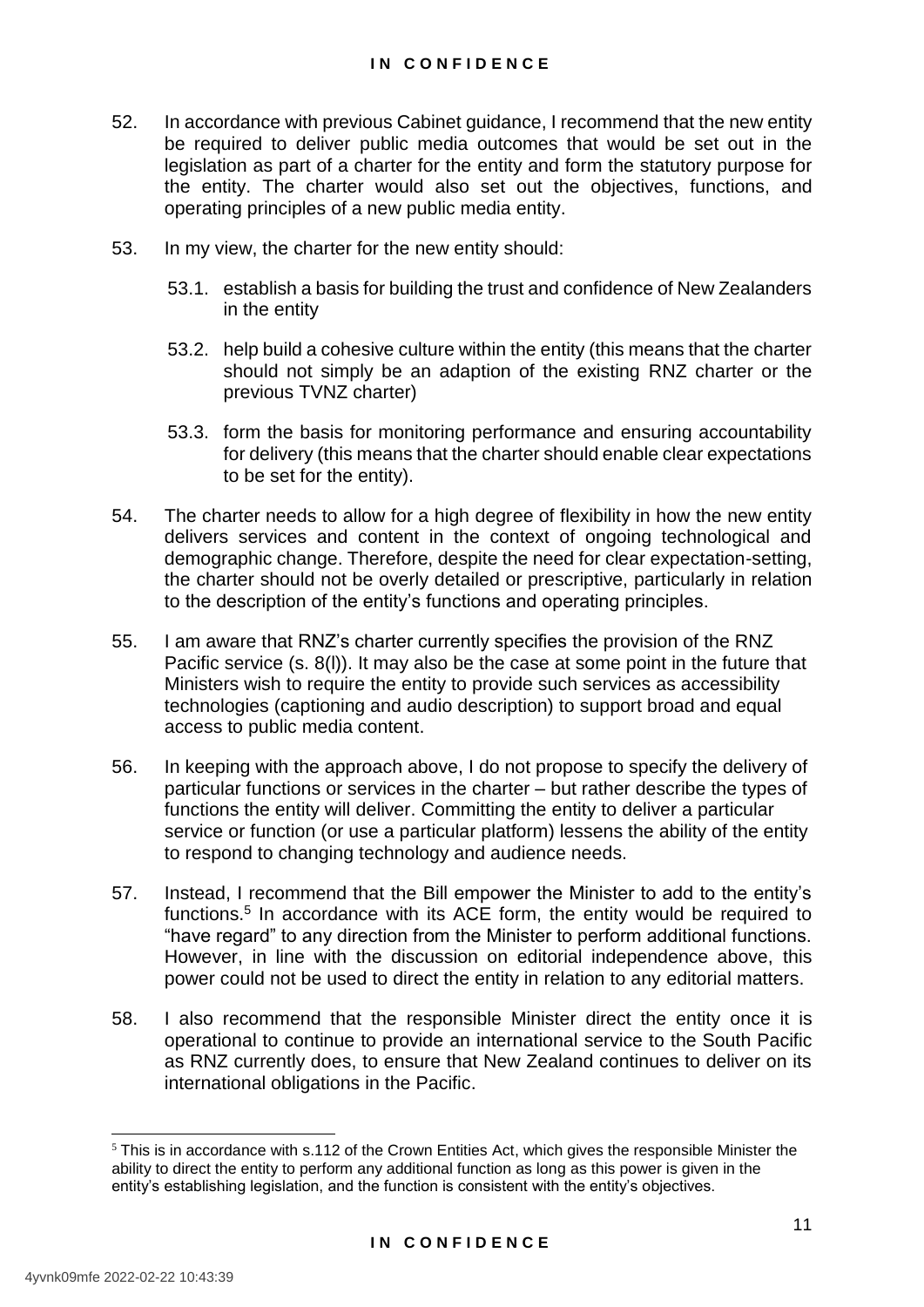- 59. In addition, the new entity would perform a similar role to the ones RNZ and TVNZ fulfil as lifeline utilities under current s.60 of the Civil Defence Emergency Management Act 2002. This would include providing information to the general public and communities before, during and after emergencies. As part of the establishment phase, I recommend that work be undertaken with the National Emergency Management Agency in relation to the new entity's role under the Civil Defence Emergency Management Act (or its successor<sup>6</sup>).
- 60. The targeted engagement undertaken by the BCG demonstrated significant commonality in the hui and workshop participants' views about what could be covered in a charter. Building on these views and BCG's advice, I recommend that the charter be structured around four public media outcomes that, taken together, would set out the purpose of the public media entity. The entity's objectives, functions and operating principles would flow from these outcomes, comprising the charter in the legislation. The proposed purpose, objectives, functions, and operating principles are set out in the table below.

| <b>Charter element</b>                                                    | Proposed basis for charter structure                                                                                                                                        |  |  |  |
|---------------------------------------------------------------------------|-----------------------------------------------------------------------------------------------------------------------------------------------------------------------------|--|--|--|
| Purpose                                                                   | A strong, distinctive Aotearoa/New Zealand identity                                                                                                                         |  |  |  |
| These four public<br>media outcomes                                       | A valued, visible, and flourishing te reo Māori me ngā tikanga Māori                                                                                                        |  |  |  |
| would form the<br>purpose of the                                          | An inclusive, enriched and connected society                                                                                                                                |  |  |  |
| entity                                                                    | A healthy, informed participative democracy                                                                                                                                 |  |  |  |
| Objectives                                                                | Reflect, represent, and help shape the development of Aotearoa/New<br>Zealand's unique national identity and culture.                                                       |  |  |  |
| These objectives<br>set out how the<br>entity will achieve<br>its purpose | Provide shared experiences that contribute to a sense of citizenship<br>and national identity.                                                                              |  |  |  |
|                                                                           | Reflect the particular contribution of te ao Māori to a unique<br>Aotearoa/New Zealand identity.                                                                            |  |  |  |
|                                                                           | Promote the understanding and the use of te reo me ngā tikanga<br>Māori to all New Zealanders and promote the telling of Māori stories.                                     |  |  |  |
|                                                                           | Reflect, include, and serve the full diversity of Aotearoa/New Zealand<br>society, including multiple languages and cultures.                                               |  |  |  |
|                                                                           | Support children's and young people's emotional, physical, and mental<br>wellbeing; creativity, learning, and development; social participation;<br>and sense of belonging. |  |  |  |
|                                                                           | Ensure content and services are available and accessible to all<br>regions and communities, and to New Zealanders of all ages,<br>genders, ethnicities, and abilities.      |  |  |  |
|                                                                           | Support all New Zealanders to be informed, engaged citizens who<br>participate fully in society.                                                                            |  |  |  |

-<sup>6</sup> Noting that this Act is proposed to be reviewed.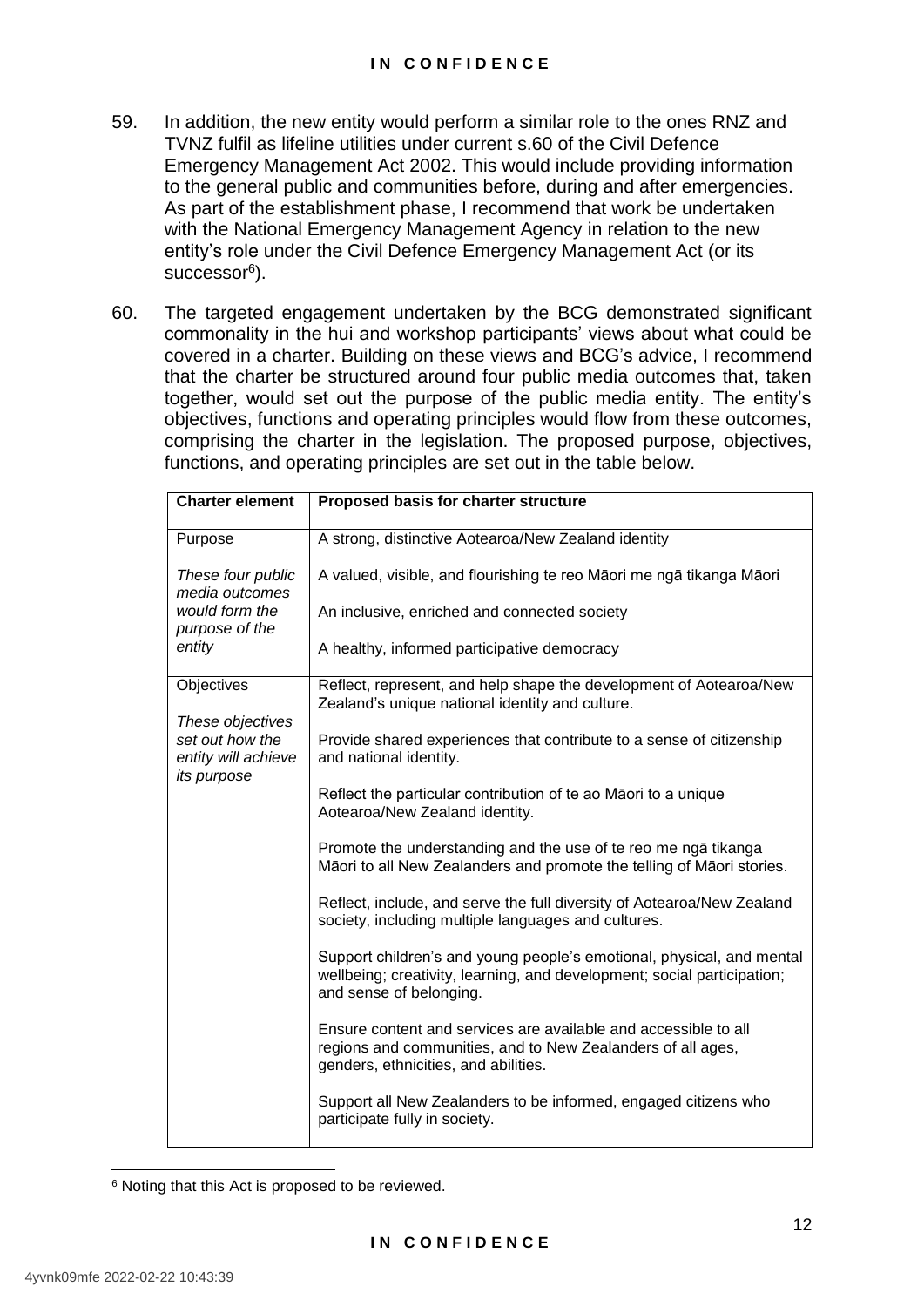#### **I N C O N F I D E N C E**

| <b>Charter element</b>                                                                                            | Proposed basis for charter structure                                                                                                                                                                                                                       |  |  |  |  |
|-------------------------------------------------------------------------------------------------------------------|------------------------------------------------------------------------------------------------------------------------------------------------------------------------------------------------------------------------------------------------------------|--|--|--|--|
|                                                                                                                   | Build awareness of the world and of Aotearoa/New Zealand's place in<br>it.                                                                                                                                                                                 |  |  |  |  |
|                                                                                                                   | Foster critical thought, counter misinformation and promote informed<br>and many-sided debate.                                                                                                                                                             |  |  |  |  |
|                                                                                                                   | Support freedom of thought and expression.                                                                                                                                                                                                                 |  |  |  |  |
| Functions<br>These functions<br>describe at a high<br>level what the                                              | Provide high-quality content across all genres that entertains, informs,<br>and educates, and that is freely available and accessible to all New<br>Zealanders over a range of platforms, including:<br>content that is predominantly and distinctively of |  |  |  |  |
| entity will do to<br>achieve its                                                                                  | Aotearoa/New Zealand                                                                                                                                                                                                                                       |  |  |  |  |
| objectives                                                                                                        | coverage of events of national significance                                                                                                                                                                                                                |  |  |  |  |
|                                                                                                                   | content in or using te reo, that promotes tikanga Māori, and<br>$\bullet$<br>that reflects Māori history, experiences, and perspectives to a<br>broad audience                                                                                             |  |  |  |  |
|                                                                                                                   | content that appeals to and engages a wide audience<br>$\bullet$                                                                                                                                                                                           |  |  |  |  |
|                                                                                                                   | content that provides for tastes, interests, and perspectives<br>$\bullet$<br>not catered for elsewhere                                                                                                                                                    |  |  |  |  |
|                                                                                                                   | content that reflects the needs and experiences of New<br>٠<br>Zealanders of all ages, genders, abilities, and ethnicities, from<br>all regions and communities                                                                                            |  |  |  |  |
|                                                                                                                   | reliable, accurate, comprehensive, impartial, and balanced<br>$\bullet$<br>regional, national, and international news and information.                                                                                                                     |  |  |  |  |
|                                                                                                                   | Preserve content that reflects Aotearoa/New Zealand's history and<br>enable access to that content.                                                                                                                                                        |  |  |  |  |
|                                                                                                                   | Preserve, and enable Māori to have access to, their taonga content.                                                                                                                                                                                        |  |  |  |  |
|                                                                                                                   | Deliver or support the delivery of content and services that recognise<br>New Zealand's international obligations including the promotion and<br>protection of Pacific languages.                                                                          |  |  |  |  |
| Operating<br>principles                                                                                           | Demonstrate editorial independence, impartiality, and balance,<br>particularly in the delivery of news and current affairs.                                                                                                                                |  |  |  |  |
| These operating<br>principles set out<br>how the entity will<br>need to operate<br>in delivering its<br>functions | Ensure the participation of Māori, and the presence of a significant<br>Māori voice in the development and delivery of content and services.                                                                                                               |  |  |  |  |
|                                                                                                                   | Represent and reflect the full diversity of New Zealand's communities<br>in day-to-day operations.                                                                                                                                                         |  |  |  |  |
|                                                                                                                   | Strive to better understand, engage, and serve New Zealanders of all<br>ages, genders, abilities, and ethnicities, from all regions and<br>communities.                                                                                                    |  |  |  |  |
|                                                                                                                   | Strive to identify and address areas where public media content is not<br>easily accessible or meeting the full needs of New Zealand's diverse<br>communities.                                                                                             |  |  |  |  |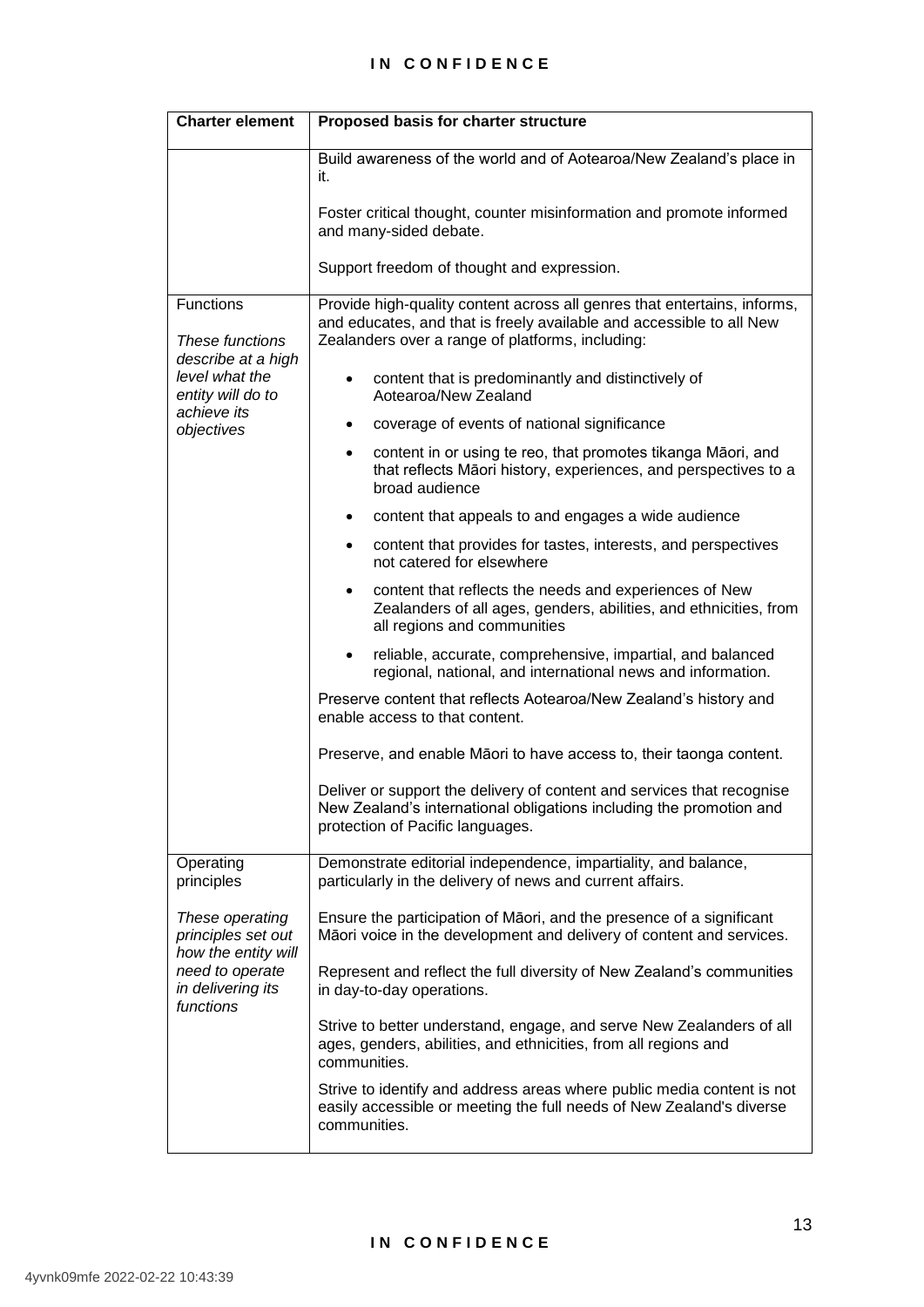#### **I N C O N F I D E N C E**

| <b>Charter element</b> | Proposed basis for charter structure                                                                       |  |  |  |
|------------------------|------------------------------------------------------------------------------------------------------------|--|--|--|
|                        |                                                                                                            |  |  |  |
|                        | Enable participation and involvement by under-served audiences in<br>decisions about content and services. |  |  |  |
|                        | Ensure the means of delivery aligns with audience preferences and<br>needs.                                |  |  |  |
|                        | Strive to innovate and take creative risks.                                                                |  |  |  |
|                        | Strive to achieve the highest standards of quality and integrity.                                          |  |  |  |

- 61. During the targeted engagement, participants identified tensions between some proposed areas of focus for the entity, in particular between balancing the need for the entity to achieve public media outcomes, the need to pursue commercial revenue (to ensure that its funding is sustainable) and the imperative to work collaboratively with commercial and other providers (to help ensure a diverse and resilient media eco-system).
- 62. It will be important that the legislation makes it clear how the entity should manage these tensions where they occur. This is discussed further below.

#### **Maximising access to public media content**

- 63. The entity would be expected to maximise all New Zealanders' access to the public media content it delivers. This includes retaining the ability of New Zealanders to access content without having to pay for it and ensuring that content is delivered through the platforms that New Zealanders can access and want to use – helping to broaden provision beyond current audiences to a wider range of people. However, this would not prevent the new public media entity from pursuing other opportunities such as a premium subscription service that provides content free from advertising.
- 64. The proposed charter elements outlined above include provisions relating to access, specifically:
	- 64.1. the objective to ensure content and services are available and accessible to all regions and communities, and to New Zealanders of all ages, genders, ethnicities, and abilities
	- 64.2. the function to make content freely available and accessible to all New Zealanders over a range of platforms
	- 64.3. the operating principles that the entity will strive to identify and address areas where public media content is not easily accessible or meeting the full needs of New Zealand's diverse communities; and that the entity will ensure the means of delivery matches audience preferences and needs.
- 65. In addition, I recommend that the Bill establishing the entity requires the entity to provide content free of charge to New Zealanders when it is first published.

#### **Seeking commercial revenue to re-invest in public media outcomes**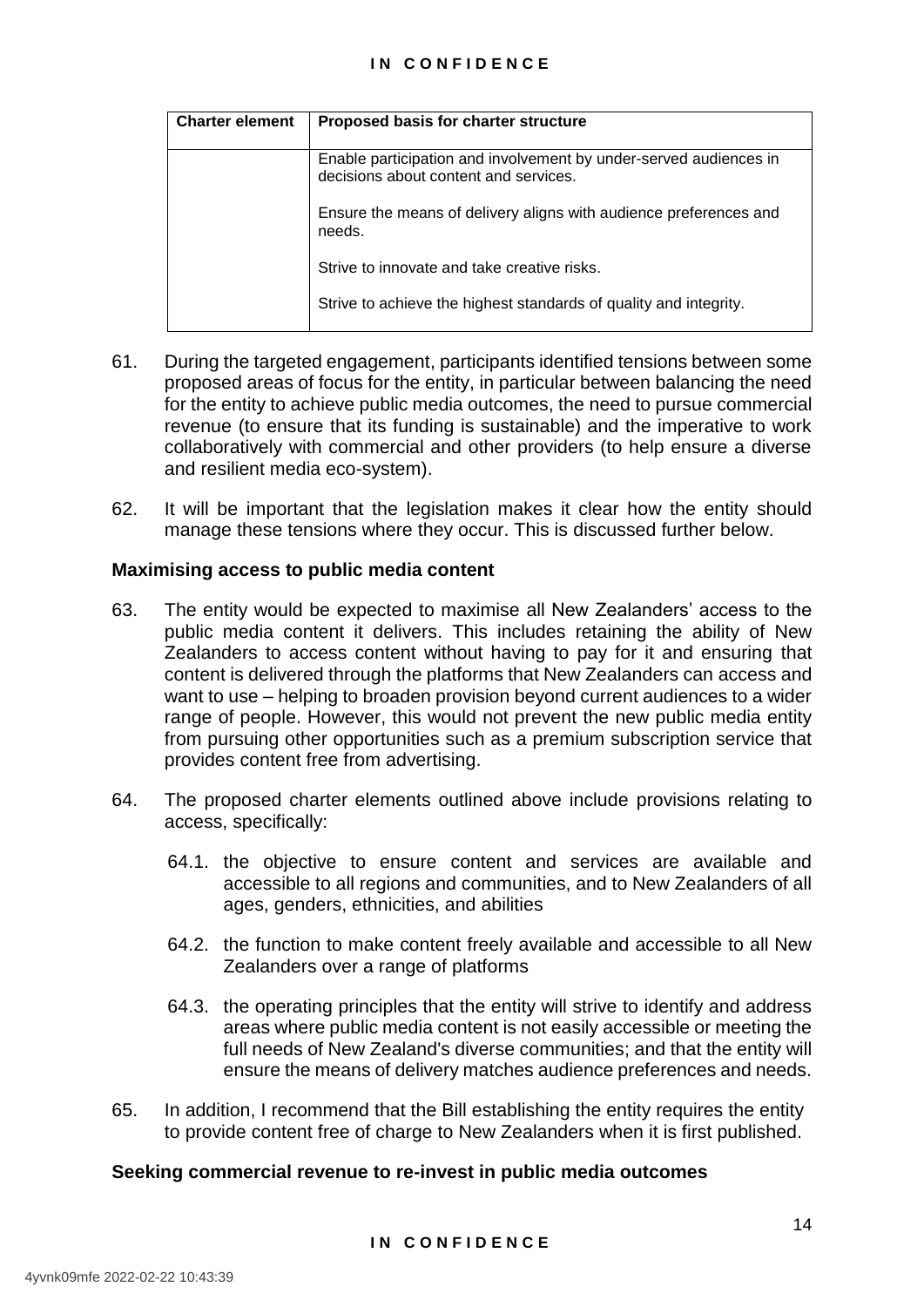- 66. The entity would be expected to seek commercial revenue to supplement its core baseline funding and to re-invest in public media outcomes. This will be important to ensure the entity can optimise delivery of public media content while reducing cost pressures on the Crown over the life of the entity.
- 67. However, the entity would not be expected to maximise its commercial revenue, but rather to generate optimum revenue to deliver on the requirements of its charter – this would help it to balance the expectation to pursue commercial revenue and its public media focus.
- 68. The entity's operating and financial model will reflect these expectations, and they would be supplemented by existing provisions in the Crown Entities Act requiring entities to operate in a financially responsible manner (section 51) and perform their functions efficiently and effectively (section 50a), as well as by the governance, monitoring and reporting arrangements set out in more detail below.
- 69. Cabinet has previously noted that core news services that are currently advertising-free would continue to be advertising-free [CAB-20-MIN-0004 refers]. This relates primarily to the advertising-free radio news service currently provided by RNZ. In my view, it will also be important to preserve the commercial-free status of all services currently provided by RNZ where the new entity continues to provide them.
- 70. I therefore recommend that the Bill require that, where the entity is providing the same, or substantially the same services as those previously provided by RNZ, it would be required to provide these services in a commercial-free manner.
- 71. I note that any new services established by the entity would not be constrained from attracting non-Crown revenue. The entity would also be able to establish new non-commercial services to strengthen its public media mandate.

#### **Supporting the broader media ecosystem**

- 72. The new public media entity will play an important role in the broader media ecosystem. Given its size, public media mandate and level of influence, it could have a positive influence on the capability, capacity and sustainability of the sector.
- 73. Some participants in the targeted engagement process expressed concern about the potential impacts of a large public media entity, funded partly by commercial revenue, on the viability and sustainability of other providers particularly in relation to competition for viewers and advertising dollars.
- 74. In addition, public media content is also provided by community and private sector media organisations, and these organisations make a valuable contribution to public media outcomes by reaching specific audiences and providing a wider range of views and perspectives.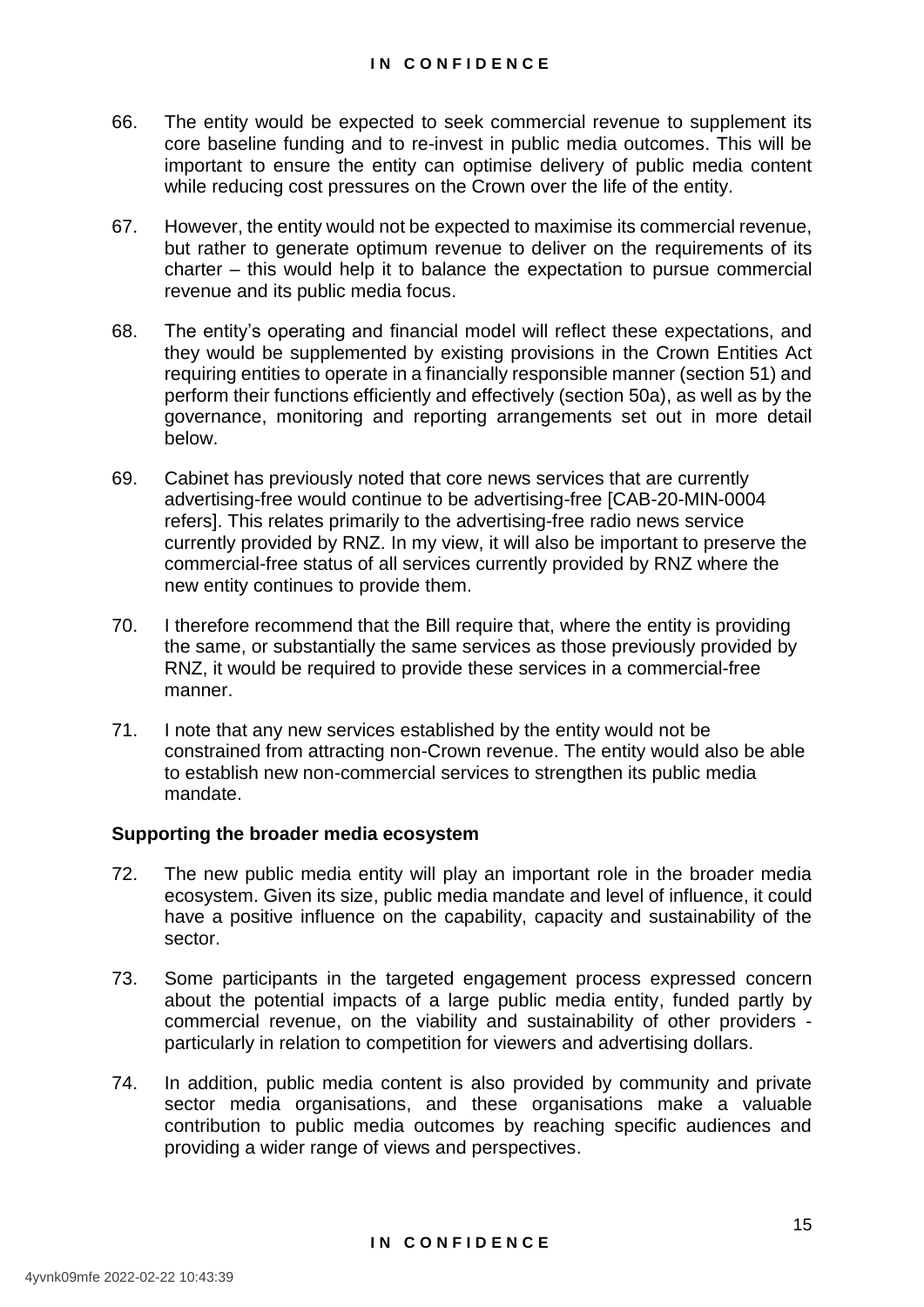- 75. To address these concerns and the need to maintain a healthy sector, I recommend that the Bill includes a broad obligation for the entity to work collaboratively to support the diversity, capability, and sustainability of the broader media ecosystem, wherever this does not prevent it meeting expectations to earn commercial revenue. This could be achieved in a number of ways, including outsourcing services where appropriate, working with public or private entities to build capability (including in journalism) and allowing others to access its infrastructure.
- 76. This obligation would be intended to support the entity in its delivery of its charter. However, it would be subject to the entity's obligation to earn commercial revenues - which will sometimes require the entity to act in competition with other media organisations.
- 77. This obligation would be in addition to the separate requirement to collaborate with Māori media organisations to help support the capacity, capability, and sustainability of the Māori media sector.
- 78. Based on the advice in the business case, to address possible concerns about the entity's impact on the broader sector, I also recommend that the entity's operating model include:
	- 78.1. constraints on the entity's eligibility to act as a commissioning platform for content funded by NZ On Air - this would allow other public and private media greater certainty about the level of funding available to them
	- 78.2. expectations to prevent the entity from building up excessive cash reserves and that non-Crown revenue would primarily be invested in public media outcomes – this would help support the entity to be complementary to private media, and manage any market imbalance from combining TVNZ and RNZ.
- 79. I do not propose any changes to how the new entity would benefit from Te Māngai Pāho funding – noting that content screened on TVNZ received \$7.85 million of Te Māngai Pāho funding in 2019/20.

#### *Implications for NZ On Air*

- 80. As well as impacts on the broader media ecosystem, the proposal to directly fund the public media entity has implications for NZ On Air, and potentially for the broader production sector.
- 81. The current system for funding content is based on NZ On Air as a separate funding agency that does not itself produce content or provide a platform for it, but seeks to use available funding to maximise New Zealanders' access to content about and for them that might not otherwise be produced (as set out in s36 of the Broadcasting Act).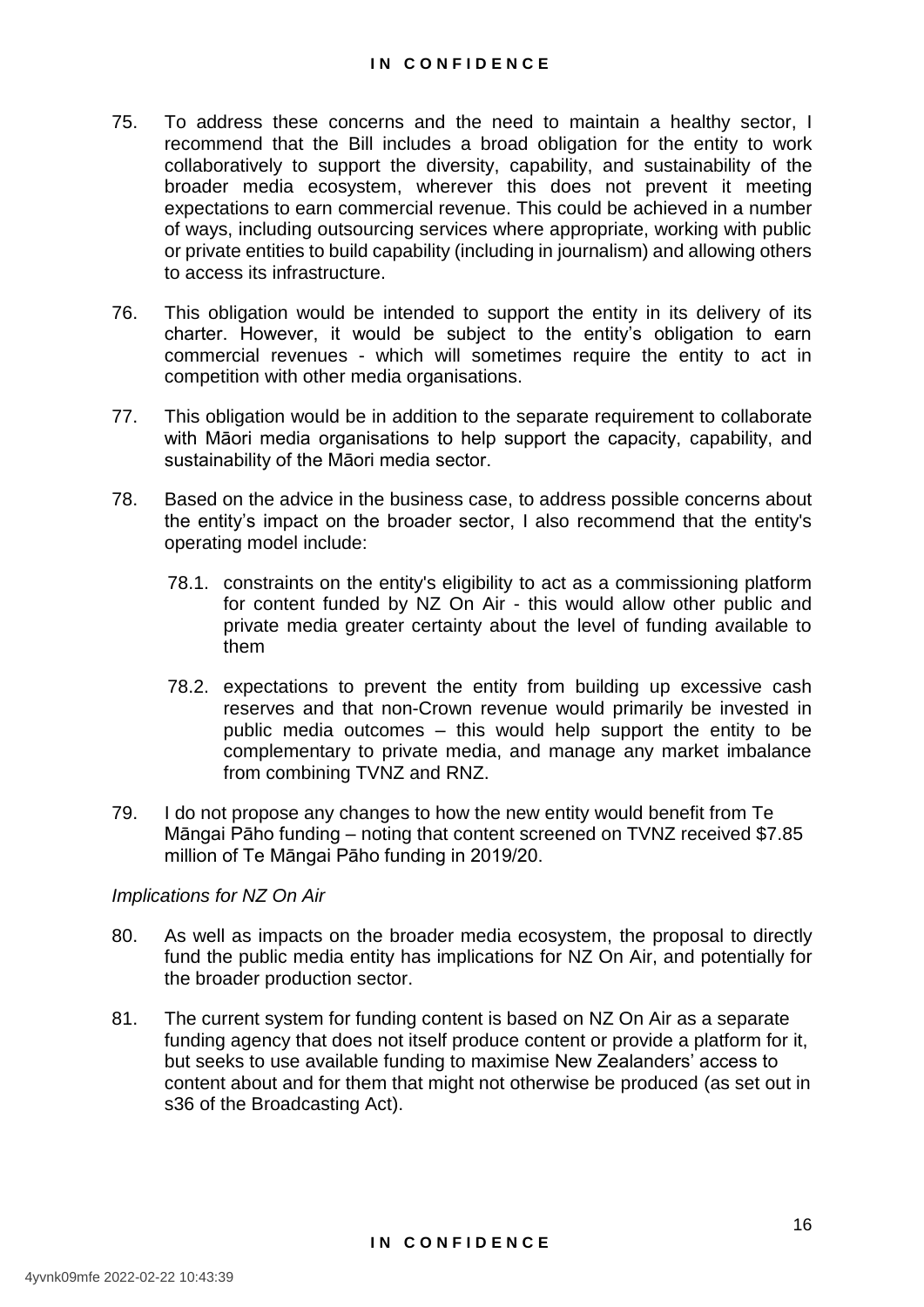- 82. This proposal would effectively establish a second public media entity with the ability to directly fund a significant amount of content. Unlike NZ On Air, this entity would itself be a platform and, to a lesser extent, a content producer.
- 83. This could result in a loss of system efficiency, given that NZ On Air wouldn't be able to look across the full quantum of public funding to ensure it is allocated to the best possible use across the sector. In addition, there could be impacts on the broader production sector if the new entity decided to use its funding to produce content in-house, rather than outsourcing it to independent production companies.
- 84. My view is that any impacts on NZ On Air's role or on the broader production sector are likely to be relatively minor as long as:
	- 84.1. NZ On Air and the new public media entity work collaboratively to identify and/or minimise duplication and gaps in the provision of public media content across all providers
	- 84.2. there are clear expectations that the new entity will not bring significant amount of content production in-house, noting that the proposed statutory requirement for the entity to help support the diversity, capability, and sustainability of the broader media ecosystem will mitigate this risk.
- 85. To support a collaborative approach between NZ On Air and the new entity, and help reduce the risk of duplication or gaps in the funding of content, I recommend that the Bill require:
	- 85.1. the new public media entity to work collaboratively with NZ On Air in relation to funding decisions where duplications of, or gaps in, funding could occur
	- 85.2. NZ On Air to work with the new public media entity in the same manner.
- 86. I also recommend that further work is done as part of the establishment of the new entity to identify how best to support collaboration between the new entity, NZ On Air and other media organisations on the creation and distribution of local content, how best to constrain the eligibility of the entity to benefit from content funded by NZ On Air, and to maintain NZ On Air's sector oversight of all content being funded and any gaps and duplication.

# **Determining an organisational form**

- 87. The new Crown entity's organisational form, along with its governance, reporting, and monitoring arrangements should reflect the outcomes and functions the entity is intended to deliver. It will be important that the entity can be held clearly to account without compromising its editorial independence or limiting its ability to respond to change.
- 88. In January 2020, Cabinet noted that the most appropriate organisational form for the new entity would be either an autonomous Crown entity (ACE) or a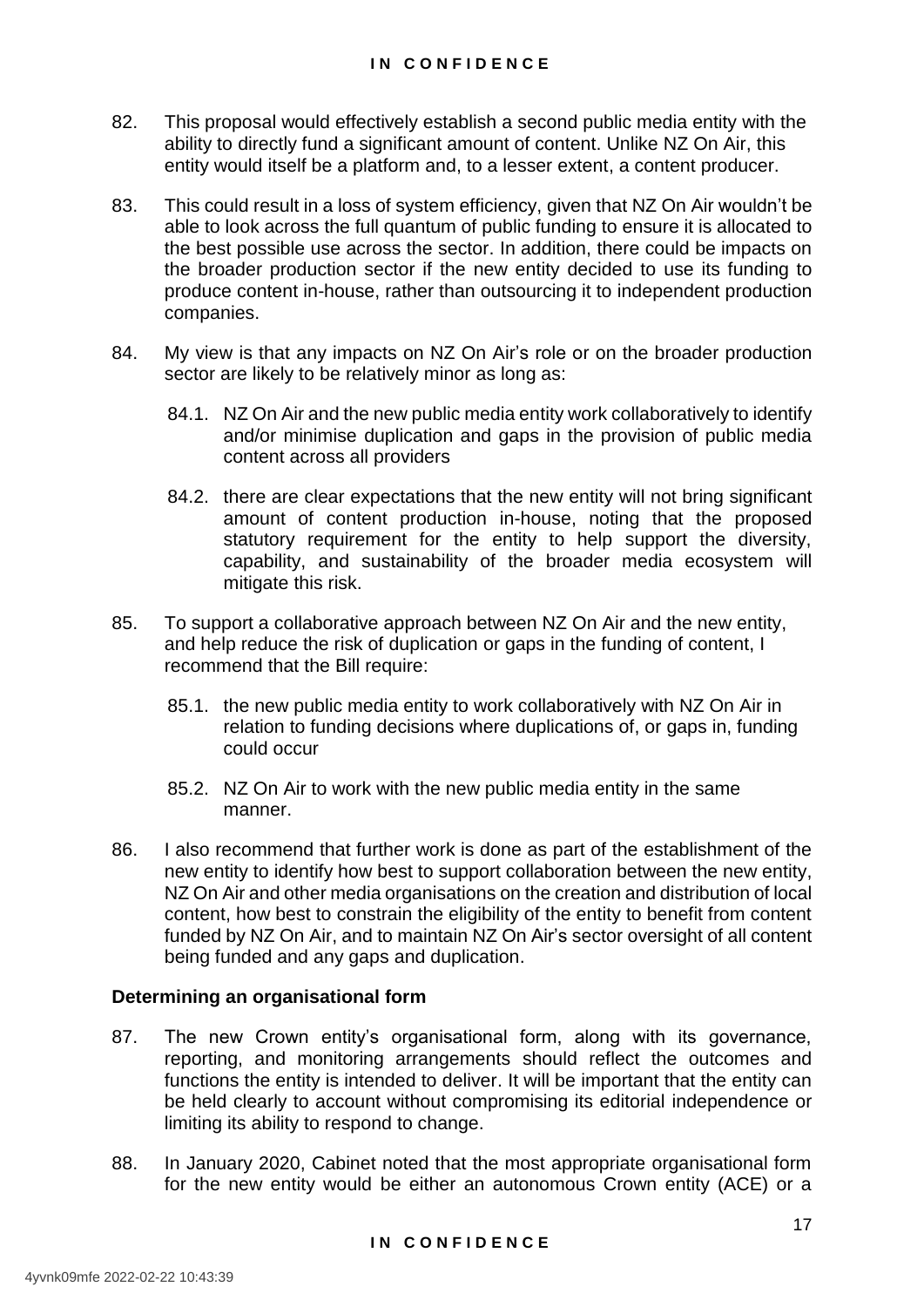Crown entity company (CEC) [CAB-20-MIN-0004 refers]. The business case noted that an ACE form was the preferred option.

- 89. I recommend that the new entity be established as an ACE on the basis that, on balance, this form is most suited to the primarily non-commercial, public media focus of the new entity relative to a CEC (which is more suited to an entity with a primarily commercial focus).
- 90. The key feature of an ACE is that it is required to "have regard to" government policy that relates to its functions and objectives, if directed by the responsible Minister. Board appointments for an ACE are made by the responsible Minister.
- 91. An ACE has primarily non-commercial functions, but this does not prevent it having commercial functions as well. The Public Trust is an example of an ACE with both non-commercial and commercial functions.
- 92. In my view, the ACE form provides sufficient independence to the entity. In particular:
	- 92.1. section 104 of the Crown Entities Act provides that Ministers can only direct the entity to *have regard* to a government policy that relates to the entity's functions and objectives, but cannot direct the entity to *give effect* to that policy, unless specifically provided in another Act
	- 92.2. section 113 of the Crown Entities Act does not allow Ministers to direct a Crown entity in relation to a statutorily independent function or to require action in relation to particular people.
- 93. In my view, these provisions, along with the recommended provisions relating to the entity's editorial independence proposed above, will safeguard the entity's editorial independence.
- 94. I recommend that the Minister for Broadcasting and Media is the responsible Minister for the new entity, reflecting the entity's primary focus on achieving public media outcomes.
- 95. I also recommend that the Minister of Finance has a statutory role in relation to the entity, to provide oversight of the entity's financial performance. This role for the Minister of Finance would include:
	- 95.1. the Responsible Minister making Board appointments with the agreement of the Minister of Finance, with the Responsible Minister consulting the Minister of Finance on removal of Board members
	- 95.2. the ability to request information from the entity in relation to the entity's financial performance
	- 95.3. the ability to provide input in relation to the entity's strategic direction and performance.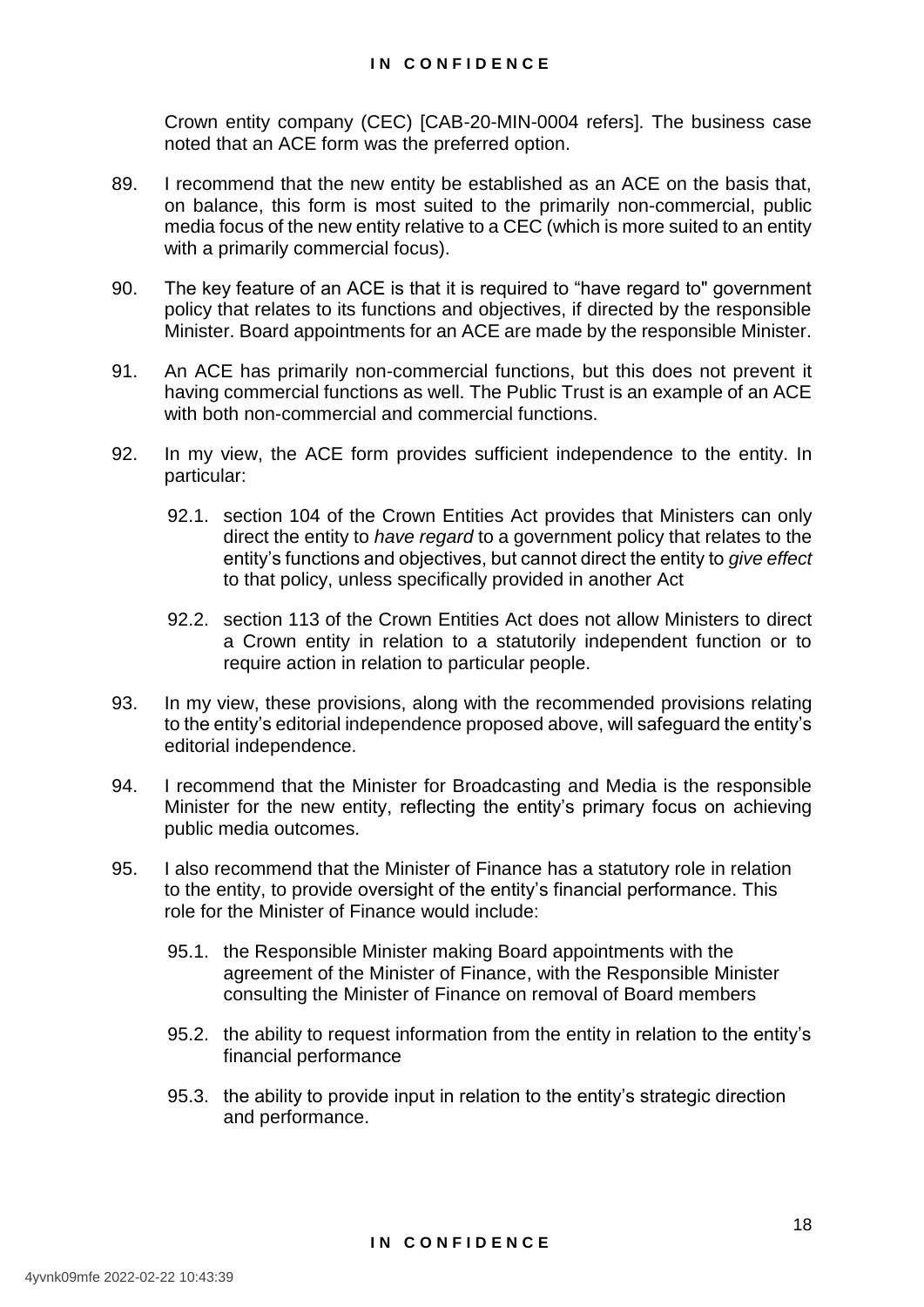#### **Establishing governance arrangements**

- 96. Section 25 of the Crown Entities Act 2004 requires a statutory entity such as an ACE to have a board with the authority to exercise the powers and perform the functions of the entity.
- 97. I recommend that the entity's Board comprise a minimum of six and a maximum of nine members, balancing efficiency of decision-making while allowing room for the Board make up to reflect a range of competencies, diversity, and sector representation – noting that there would be specific statutory provision as described above to ensure that the Board has adequate knowledge and understanding of te ao Māori and tikanga Māori.
- 98. I also recommend that the Board be appointed under the standard appointment provisions under section 29 of the Crown Entities Act.<sup>7</sup>
- 99. In my view, the existing provisions in the Crown Entities Act, along with the provisions proposed to be in this Bill, will ensure the entity's Board has the collective capabilities to deliver on the outcomes sought while being flexible enough to ensure the entity's governance can adapt as the entity's priorities and environment change.

#### **Setting reporting requirements**

- 100. It is important that the entity can be held transparently to account for fulfilling its general obligations as a Crown entity as well as its specific obligations in relation to:
	- 100.1. delivery of its charter
	- 100.2. supporting the Māori-Crown relationship
	- 100.3. seeking commercial revenue to the extent necessary to deliver on its public media outcomes and operate sustainably
	- 100.4. working collaboratively across the media sector wherever appropriate to support a diverse, capable, and resilient media ecosystem.
- 101. The entity's reporting requirements are a key part of this accountability.
- 102. As an ACE, the entity would be subject to standard planning and reporting arrangements for Crown entities, including a Statement of Intent, Statement of Performance Expectations, Annual Report, and Letter of Expectation. These

-

 $\frac{7}{1}$  This provides that a Minister "may only appoint or recommend a person who, in the responsible Minister's opinion, has the appropriate knowledge, skills, and experience to assist the statutory entity to achieve its objectives and perform its functions." In recommending appointments, a Minister must also "take into account the desirability of promoting diversity in the membership of Crown entities." In addition, Ministers are bound by the Cabinet Office circular on diversity of board membership to encourage board diversity [CO (02) 16 refers].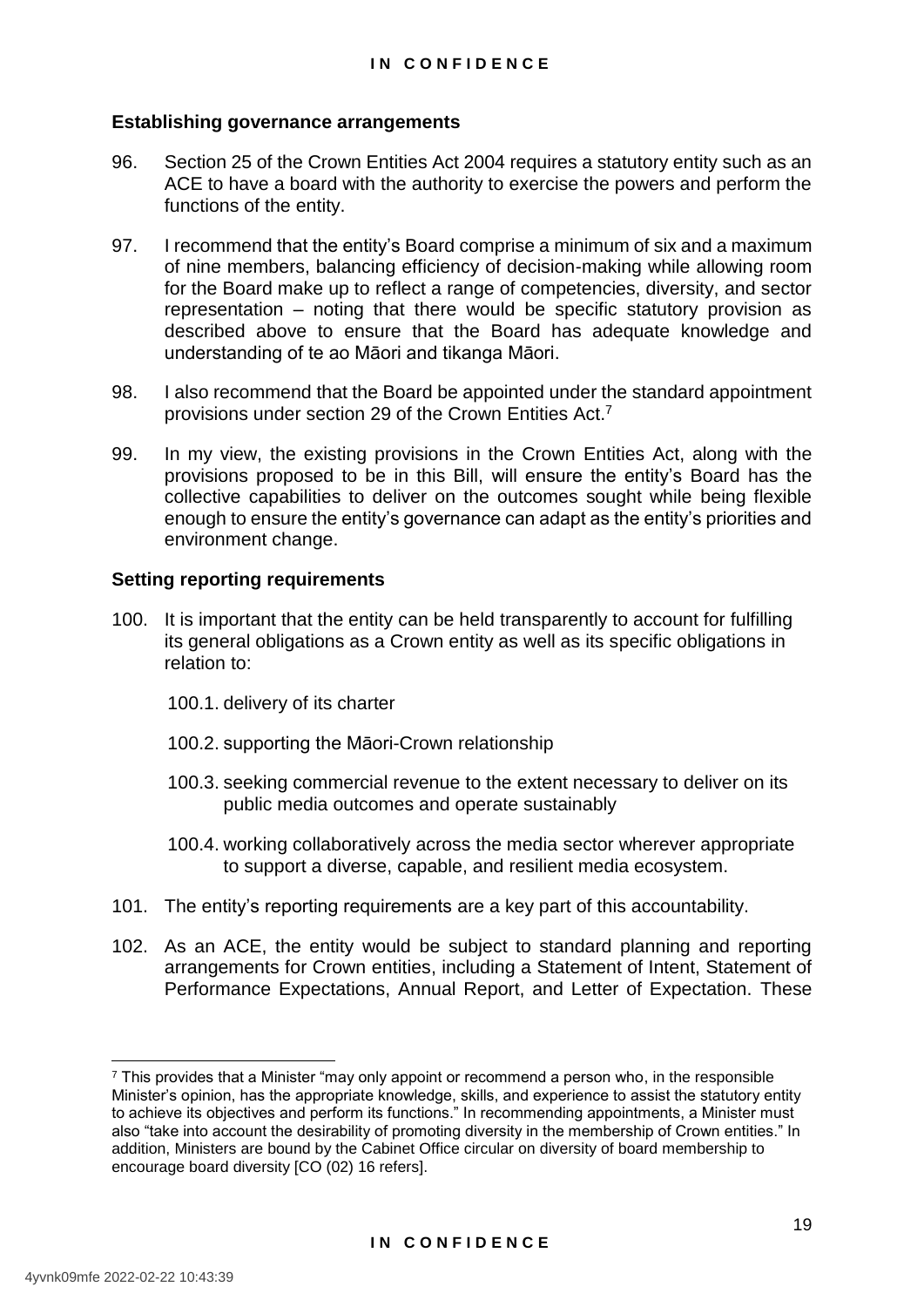arrangements provide a well-established basis for holding entities transparently to account.

- 103. However, I consider that the new entity should have reporting requirements over and above the standard requirements in line with some of the current requirements in the TVNZ and RNZ Acts $8$  - recognising the entity's particular statutory requirements and its obligations to deliver for a broad range of New Zealanders.
- 104. I therefore recommend that:
	- 104.1. the new entity should report annually on its performance against its charter and its other statutory obligations in its annual report
	- 104.2. the entity should regularly obtain and take into account audience research as part of this assessment of its performance
	- 104.3. the House of Representatives should review the entity's charter and the entity's performance against the charter every five years.
- 105. In my view, these additional arrangements would help ensure the entity achieves its public media outcomes and meets its other obligations, as well help to provide the new entity with sufficient incentives to earn commercial revenue to support public media outcomes.

#### **Establishing monitoring arrangements**

- 106. The entity's reporting requirements should be underpinned by an effective monitoring framework comprising robust performance measures, and clear monitoring arrangements.
- 107. Currently, TVNZ is monitored by the Treasury and RNZ is monitored jointly by Manatū Taonga and the Treasury. In my view, it will be important that both these agencies' expertise informs the monitoring of the new entity, reflecting the proposed Ministerial oversight of the entity and:
	- 107.1. that Manatū Taonga is the relevant portfolio agency, and the monitoring agency for a range of cultural, heritage, and arts organisations (including other ACEs), and has a well-established sector performance function
	- 107.2. Treasury's commercial monitoring expertise.
- 108. It will also be important that the expertise of other relevant departments such as Te Arawhiti and Te Puni Kōkiri is applied to the monitoring of the new entity.
- 109. I therefore recommend that, as part of the work on the establishment phase:

-

<sup>8</sup> TVNZ must prepare half year financial statements in addition to its annual financial statements. RNZ is required to report against its charter performance in its annual report and must undertake audience research to inform this reporting. RNZ's charter is also reviewed by the House of Representatives every five years – although this is focused on reviewing the charter rather than reviewing RNZ's performance against the charter.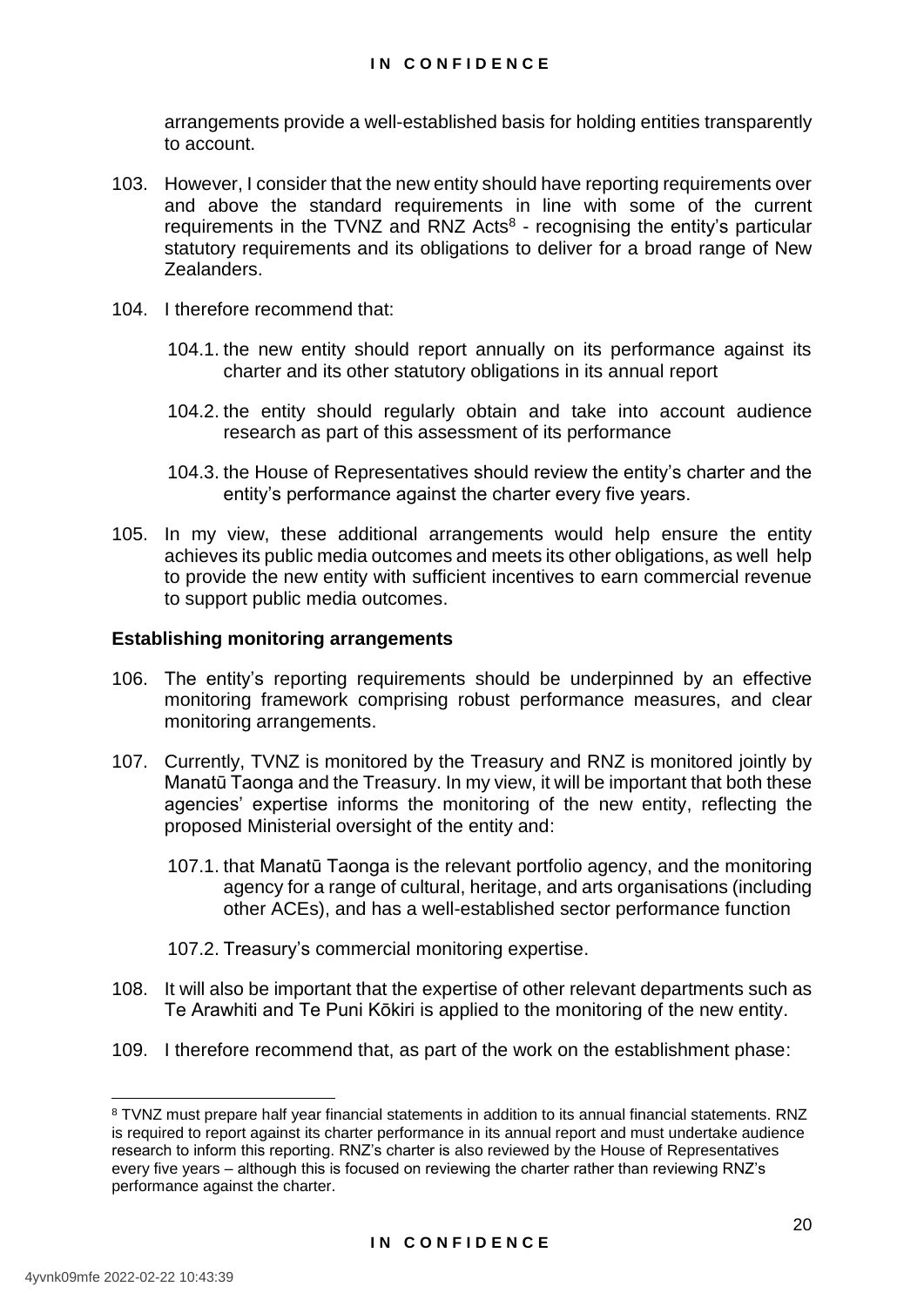- 109.1. an effective monitoring framework for the new entity is developed to ensure its performance can be transparently monitored
- 109.2. monitoring arrangements for the new entity are developed, with clear roles and responsibilities for each agency, and reflecting the need for a range of expertise to be applied to monitoring of the new entity's performance.

| 110. | s9(2)(f)(iv) |  |  |  |  |
|------|--------------|--|--|--|--|
|      |              |  |  |  |  |
|      |              |  |  |  |  |

#### **Transitioning to the new public media entity**

- 111. I want to ensure a smooth and orderly transition period while the new entity is stood up, including:
	- 111.1. setting clear expectations for, and sufficiently empowering, the new entity board
	- 111.2. providing certainty to stakeholders, including staff
	- 111.3. minimising any impacts through the transition, including providing continuity of public media services to New Zealanders and maintaining the existing contractual arrangements of RNZ and TVNZ as appropriate.
- 112. To support these objectives, I recommend that the Bill:
	- 112.1. empower the new entity board to stand up the new entity and ensure it is delivering against its obligations (including the new charter)
	- 112.2. immediately convert RNZ and TVNZ to Crown entity subsidiaries of the new entity and repeal the RNZ and TVNZ Acts, with RNZ and TVNZ retaining their own boards for a transition period and continuing to deliver public media services until the new entity is fully operational

| $112.3.$ ${}^{S9(2)(b)(ii)}$ |  |  |  |  |
|------------------------------|--|--|--|--|
|                              |  |  |  |  |
|                              |  |  |  |  |

112.4. disestablish the subsidiaries once the new entity is fully operational and any contract matters are finalised.

#### **Considering existing archiving provisions**

113. Part 4A of the TVNZ Act comprises a significant part of the legislation governing TVNZ. It sets out arrangements intended to make it easier to screen some specific (pre-1997) works in the TVNZ archive and establishes a scheme providing for people with rights in such works to be notified and compensated.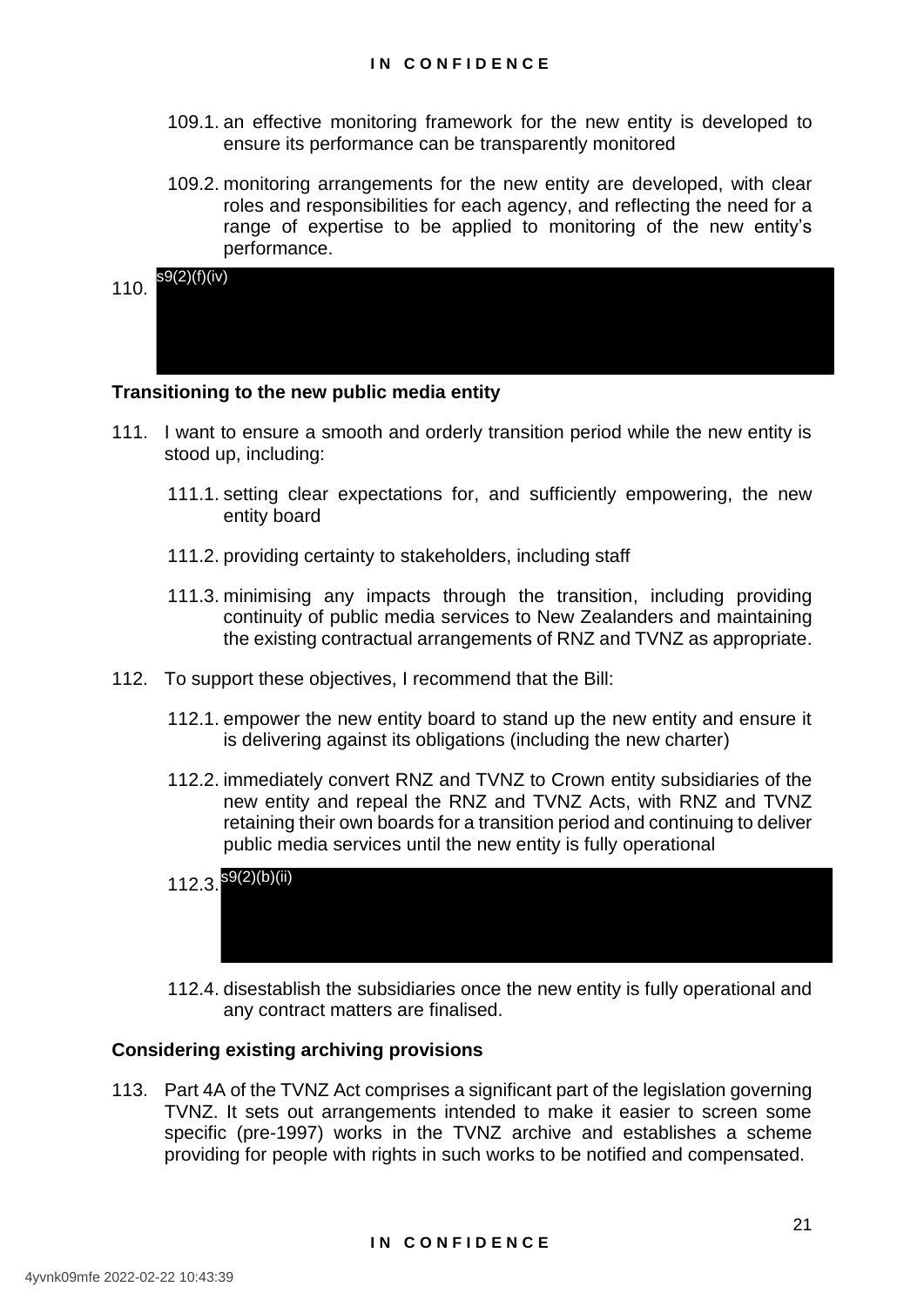- 114. I recommend that no provision be made for the current arrangements and scheme under Part 4A for the following reasons:
	- 114.1. the scheme has never been used by TVNZ. TVNZ has advised that most of the content in the TVNZ archive is able to be easily used by TVNZ without recourse to the arrangements in Part 4A
	- 114.2. the provisions are detailed and prescriptive (for instance, setting parameters around when content can be screened) and out of step with modern outcomes-based legislation
	- 114.3. the provisions are designed in part to protect the commercial interests of TVNZ (for example, requiring specific arrangements to allow an archived work to be screened anywhere other than a TVNZ channel or platform). This aspect of part 4A is not well-aligned with the predominantly public media focus of a new entity
	- 114.4. there are existing mechanisms under the Copyright Act to clear rights to allow archived material to be screened, should this be required.
- 115. There is an opportunity to review the current archiving agreements in place between TVNZ/RNZ, Manatū Taonga and Ngā Taonga to ensure future arrangements are informed by and aligned to the Government's broader objectives for archiving (e.g. balancing preservation and access), and with other work underway across government (e.g. the current review of the Copyright Act 1994). I recommend this is considered as part of the work to establish a new entity.
- 116. The charter provisions will also establish a broad expectation for the entity in relation to archiving - including obligations for the entity to:
	- 116.1. preserve content that reflects Aotearoa/New Zealand's history and enable access to that content
	- 116.2. preserve, and enable Māori to have access to their taonga content (which is in line with the whole-of-government work programme to protect key mātauranga Māori collections).

#### **Setting up an Establishment Board**

- 117. Consistent with the advice in the business case, I recommend that a Strong Public Media (SPM) Establishment Board is set up to oversee the establishment of the new entity, including providing advice and recommendations to me as Minister for Broadcasting and Media on the key design decisions for a new public media entity.
- 118. The Establishment Board's primary role would be to:
	- 118.1. oversee the phase of work required to establish the new public media entity, ahead of legislation being passed to create and confer statutory powers on a new entity board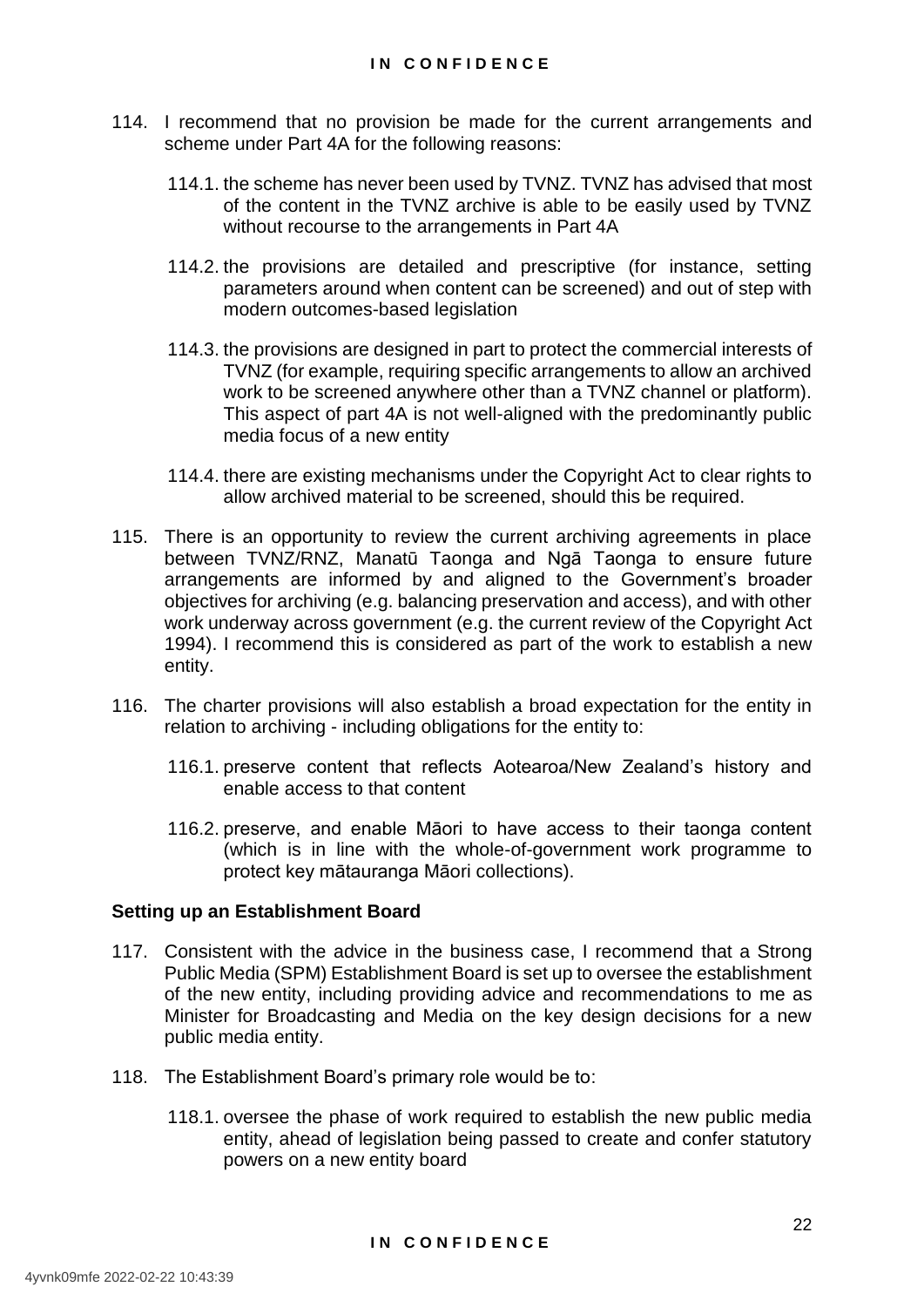- 118.2. provide advice to me on how best to design and shape the entity from an operational perspective.
- 119. I recommend that the Committee approves the Terms of Reference attached as **Annex Three**, which outlines in more detail board roles and responsibilities, authority, and membership criteria.
- 120. Subject to the Committee's approval of the terms of reference, I propose to submit recommendations for membership of the Board to the Cabinet Appointments and Honours Committee in February.

#### **Implementation**

121. The following table sets out key milestones and the estimated timeframe for implementing the new entity, subject to Cabinet decisions, and passage of legislation through the House.

| <b>Milestone</b>                                 | <b>Timeframe</b>   |
|--------------------------------------------------|--------------------|
| <b>Establishment Board operational</b>           | <b>March 2022</b>  |
| Legislation passed and new entity<br>established | December 2022      |
| Operational entity board appointed               | February 2023      |
| <b>Entity Executive appointments</b><br>made     | March 2023 onwards |
| Entity fully operational                         | <b>July 2023</b>   |

## **Financial implications**

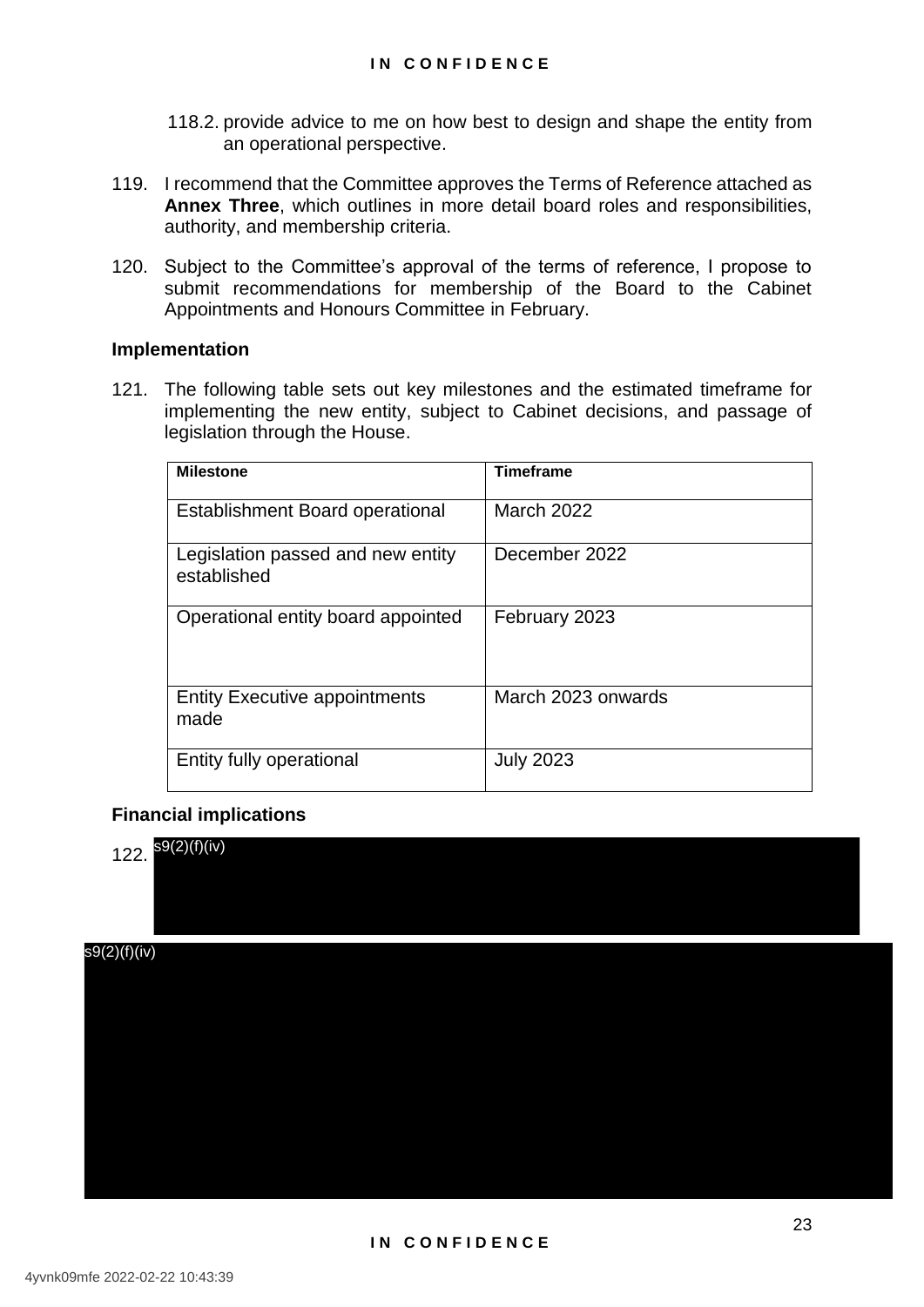#### **I N C O N F I D E N C E**





#### **Legislative implications**

125. The policy decisions from this paper will result in legislation that creates a new public media entity and simultaneously repeals the TVNZ Act and RNZ Act and other associated legislation, as appropriate. SOU (iv)



#### **Impact analysis**

127. The Treasury's Regulatory Impact Analysis team has determined that this proposal is exempt from the requirement to provide a Regulatory Impact Statement on the grounds that it would substantively duplicate the Strong Public Media business case. It has reviewed the business case and confirmed that it contains the requirements that would otherwise be included in a Regulatory Impact Statement.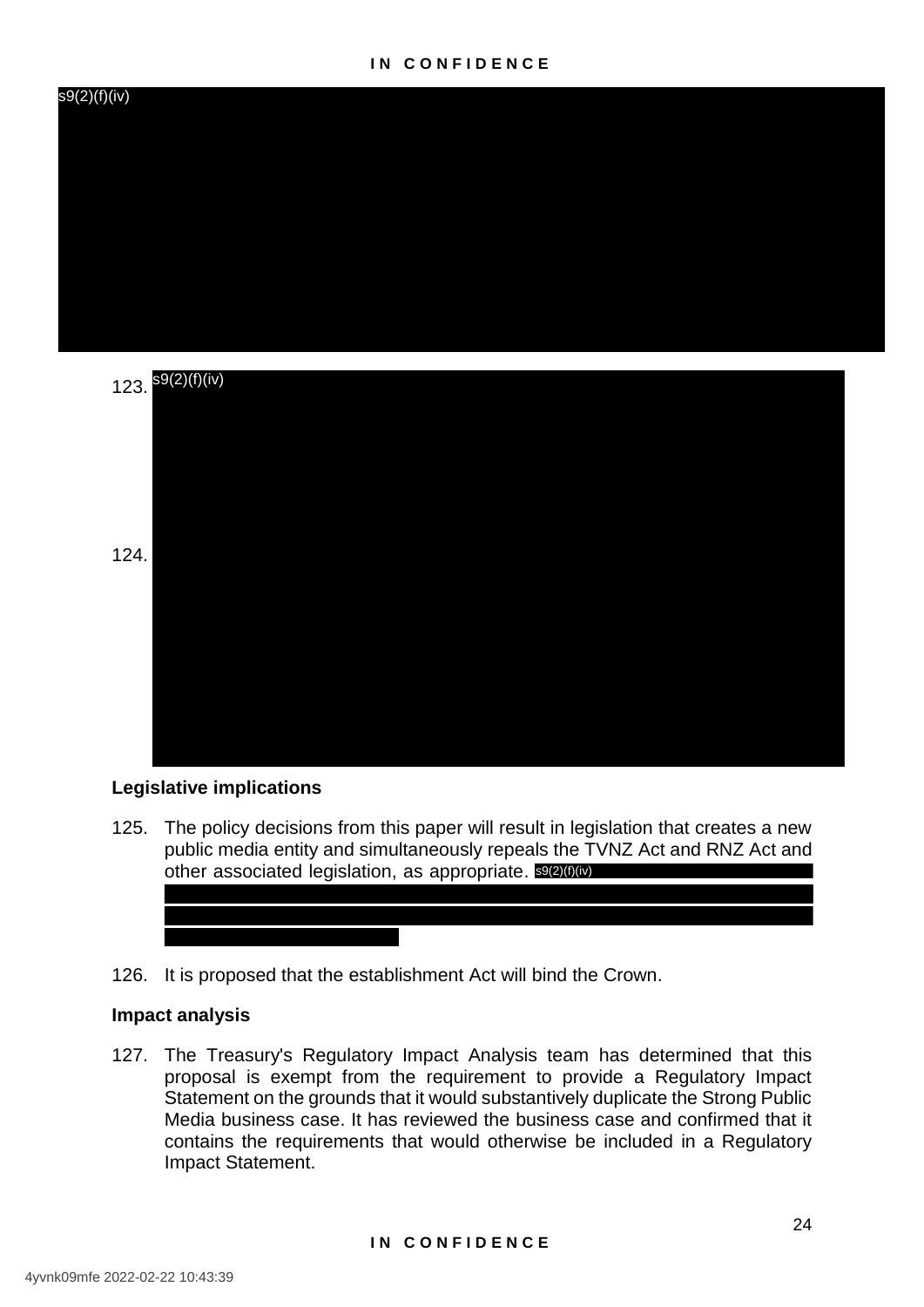#### **Population implications**

- 128. A key objective of this proposal is to establish a public media entity that delivers content to and engages diverse population groups across New Zealand and supports the social connectedness and wellbeing of New Zealand audiences. Specific audience groups identified in this paper as currently under-served or under-represented by existing public media include Māori, Pacific peoples, young people, disabled people, and other ethnic communities.
- 129. This proposal aims to benefit these groups by better identifying and meeting their needs, and better ensuring public media content reflects their experiences.
- 130. The Office for Disability Issues notes the opportunities to support outcomes for disabled people and New Zealand's international commitments such as the United Nations Convention on the Rights of Persons with Disabilities, including better accessibility for New Zealanders with disabilities to public media content through technology solutions (such as set top boxes and well-designed ondemand platforms), through functions and services (such as audio description and closed captioning) and by bringing disabled people into the scope of public media activities as employees, broadcasters, or technicians.
- 131. The Ministry for Ethnic Communities also notes that the entity could support efforts to build a strong and distinctive Aotearoa New Zealand identity that reflects the diversity of people who live in New Zealand and have diverse cultural norms. The entity could also have a strong role in countering bias and stereotypes (consistent with the entity's charter) and providing a range of content that is local, inclusive and in a range of languages.

#### **Human rights**

132. This paper makes no proposals that are inconsistent with the New Zealand Bill of Rights Act 1990 and the Human Rights Act 1993. A strong public media entity plays an important role in supporting and enhancing the rights set out in these Acts, in particular the democratic and civil rights set out in the Bill of Rights Act 1990.

#### **Consultation**

- 133. The following departments were consulted on this paper: The Treasury, Te Puni Kōkiri, Public Service Commission, Ministry for Pacific Peoples, Office for Disability Issues, Ministry of Business, Innovation and Employment, Ministry of Youth Development, Ministry for Ethnic Communities, Ministry of Foreign Affairs and Trade, Te Arawhiti, Department of Internal Affairs, the Office for Seniors, Ministry for Women, and the National Emergency Management Agency. The Department of Prime Minister and Cabinet was informed.
- 134. Both the BCG and Manatū Taonga engaged with RNZ, TVNZ and NZ On Air and other media sector stakeholders during the development of the business case.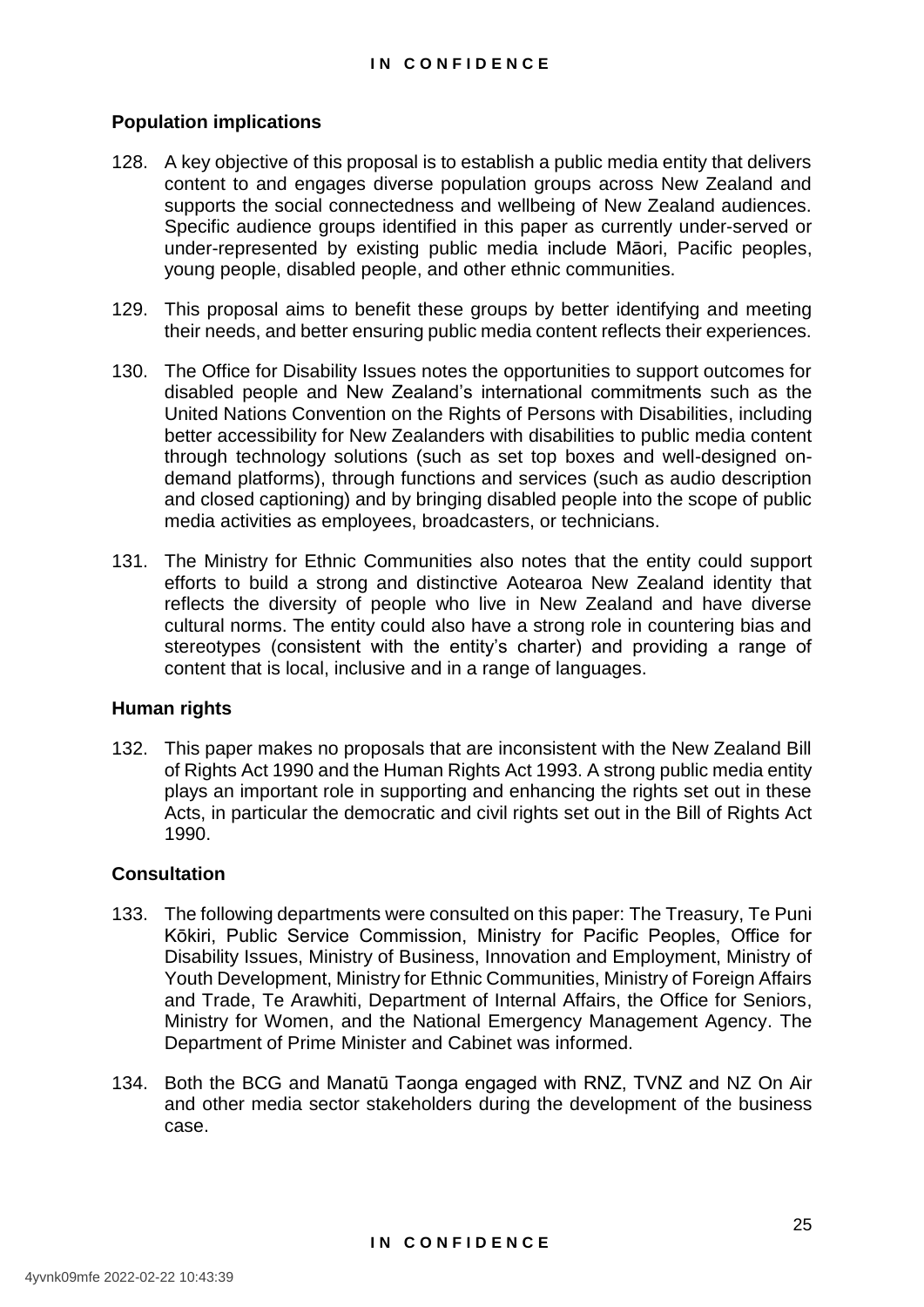- 135. In addition, Manatū Taonga undertook targeted engagement on BCG's behalf to inform the development of a charter for a new public media entity, including with:
	- 135.1. media organisations including current public media, private media, community media, industry bodies, advertisers, and content producers
	- 135.2. Māori media and Māori representative entities
	- 135.3. key audiences for a new public entity including those who are currently under-served or under-engaged.

#### **Communications**

- 136. I intend to make an announcement once Cabinet has made final decisions on this proposal.
- 137. The affected entities, TVNZ and RNZ and NZ On Air, were involved in the business case process, and officials and I will continue to engage with them to ensure that Boards and staff are aware of the decisions and any impact. Communications will reinforce that a new public media entity would be built on the skills and expertise of current RNZ and TVNZ staff and management. Maintaining existing services and operations throughout any transition period will be a priority.

#### **Proactive release**

138. I intend to release this paper proactively, along with the business case and supporting documents, following any announcement. This proactive release would be subject to redaction as appropriate under the Official Information Act 1982.

#### **Recommendations**

The Minister for Broadcasting and Media recommends that the Committee:

*Establishing a new public media entity*

- 1 **agree** to establish a single new Crown entity that:
	- 1.1 subsumes RNZ and TVNZ (with the expectation that trusted brands and services are retained)
	- 1.2 would be a public media entity supported by commercial revenue to help ensure its financial sustainability
	- 1.3 deliver content through a variety of platforms, including linear delivery, its own online platform, and third-party platforms
	- 1.4 subsume both entities' operations and enable shared functions and colocation of facilities.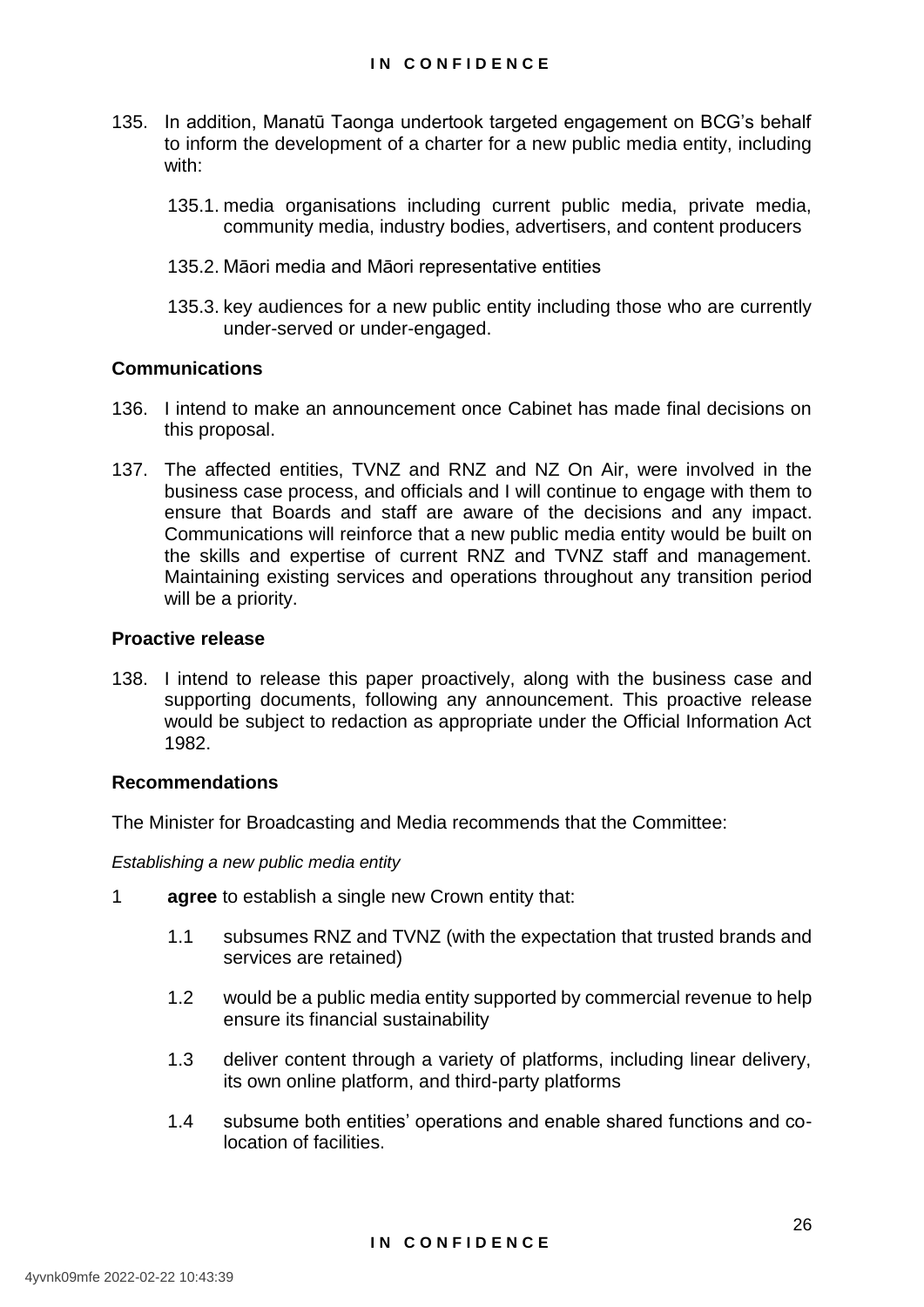- 1.5 would receive core baseline funding directly through an appropriation administered by Manatū Taonga
- 2 **note** that the establishment of the entity will be through a Bill
- 3 **agree** the Bill include a provision stating that the Act will bind the Crown

## *Protecting the entity's editorial independence*

- 4 **agree** that the Bill provide for the protection of the editorial independence of the entity by:
	- 4.1 requiring responsible Ministers to exercise their powers and functions in a way consistent with the entity's editorial independence
	- 4.2 preventing responsible Ministers giving certain directions to the entity relating to editorial matters
	- 4.3 preventing responsible Ministers removing members from the entity's board for any reason relating to editorial matters

#### *Recognising and supporting the Māori-Crown relationship*

- 5 **agree** that the Bill require:
	- 5.1 the Responsible Minister to appoint at least two members to the Board in consultation with the Minister for Māori Development, to ensure that the Board has adequate knowledge and understanding of te ao Māori and tikanga Māori
	- 5.2 the Board to engage with iwi/Māori on relevant matters
	- 5.3 the entity to collaborate with Māori media organisations to help support the capacity, capability, and sustainability of the Māori media sector
- 6 **agree** that further work is done as part of the establishment of the new entity to identify how the Māori-Crown relationship can best be supported through the structure and operating model of the new entity, and how the entity could best align with and support the Māori media sector

#### *Delivering against a set of public media outcomes set out in a charter*

- 7 **agree** that the Bill include a charter for the new entity setting out the purpose, objectives, functions, and operating principles of the entity
- 8 **agree** that the purpose of the entity that would be set out in the charter comprise four public media outcomes:
	- 8.1 A strong, distinctive Aotearoa/New Zealand identity
	- 8.2 A valued, visible, and flourishing te reo Māori me ngā tikanga Māori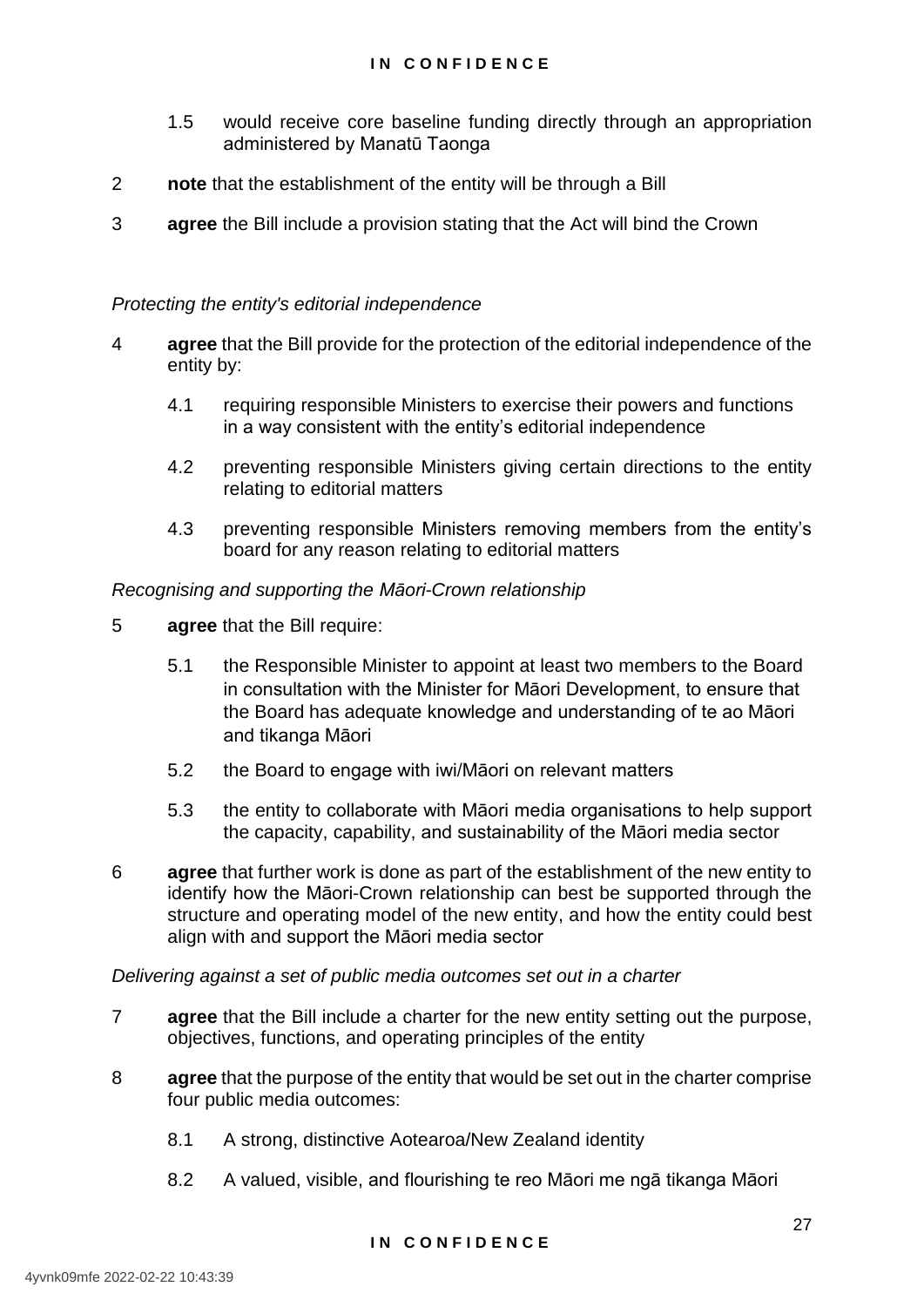- 8.3 An inclusive, enriched and connected society
- 8.4 A healthy, informed participative democracy
- 9 **agree** that the objectives of the entity that would be set out in the charter are to:
	- 9.1 reflect, represent, and help shape the development of Aotearoa/New Zealand's unique national identity and culture
	- 9.2 provide shared experiences that contribute to a sense of citizenship and national identity
	- 9.3 reflect the particular contribution of te ao Māori to a unique Aotearoa/New Zealand identity
	- 9.4 promote the understanding and the use of te reo me ngā tikanga Māori to all New Zealanders and promote the telling of Māori stories
	- 9.5 reflect, include, and serve the full diversity of Aotearoa/New Zealand society, including multiple languages and cultures
	- 9.6 support children's and young people's emotional, physical, and mental wellbeing; creativity, learning, and development; social participation; and sense of belonging
	- 9.7 ensure content and services are available and accessible to all regions and communities, and to New Zealanders of all ages, ethnicities, genders, and abilities
	- 9.8 support all New Zealanders to be informed, engaged citizens who participate fully in society
	- 9.9 build awareness of the world and of Aotearoa/New Zealand's place in it
	- 9.10 foster critical thought, counter misinformation, and promote informed and many-sided debate
	- 9.11 support freedom of thought and expression
- 10 **agree** that the functions of the entity that would be set out in the charter are to:
	- 10.1 provide high-quality content across all genres that entertains, informs, and educates, and that is freely available and accessible to all New Zealanders over a range of platforms, including:
		- 10.1.1 content that is predominantly and distinctively of Aotearoa/New Zealand
		- 10.1.2 coverage of events of national significance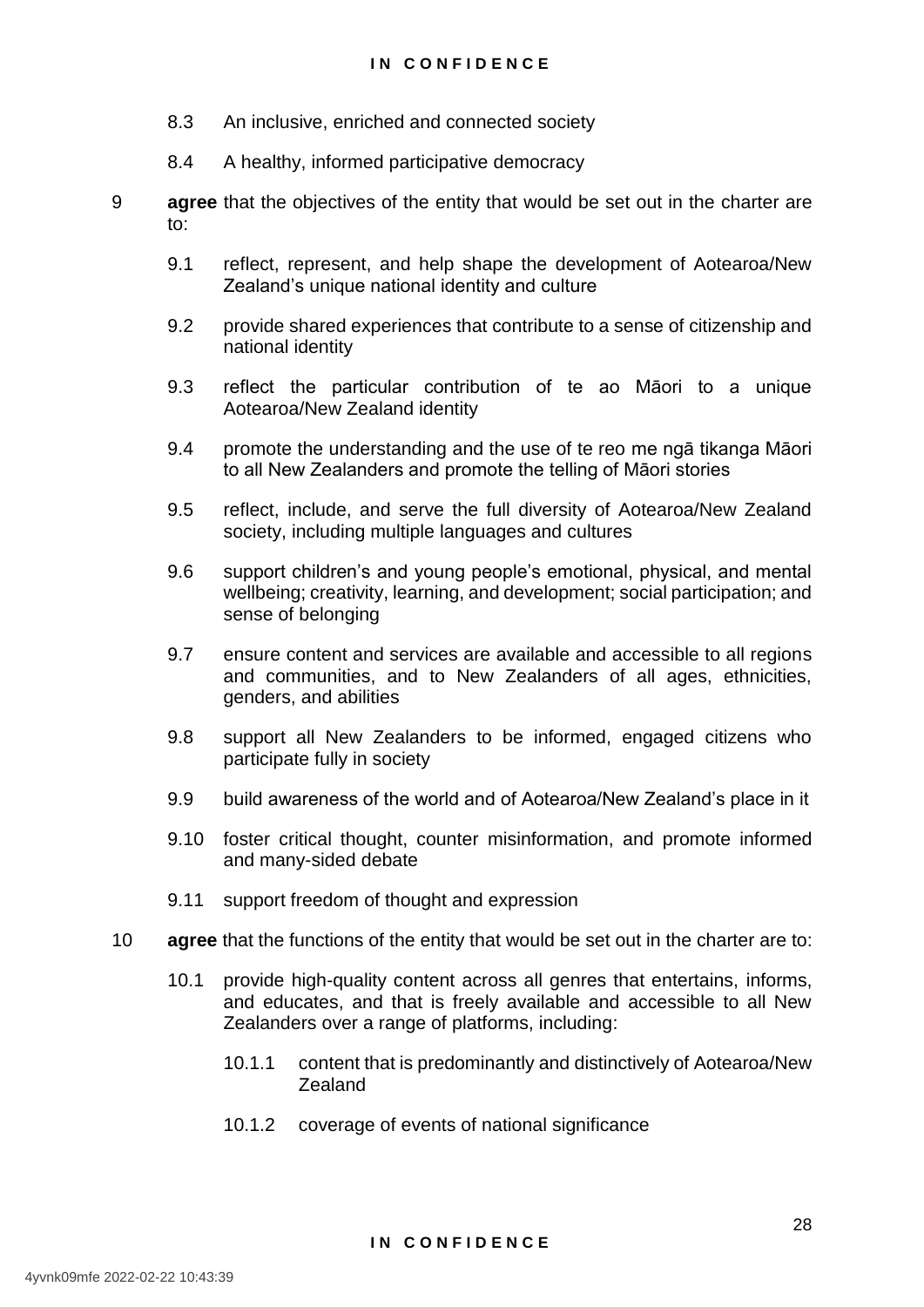- 10.1.3 content in or using te reo, that promotes tikanga Māori, and that reflects Māori history, experiences, and perspectives to a broad audience
- 10.1.4 content that appeals to and engages a wide audience
- 10.1.5 content that provides for tastes, interests, and perspectives not catered for elsewhere
- 10.1.6 content that reflects the needs and experiences of New Zealanders of all ages, genders, abilities, and ethnicities, from all regions and communities
- 10.1.7 reliable, accurate, comprehensive, impartial, and balanced regional, national, and international news and information
- 10.2 preserve content that reflects Aotearoa/New Zealand's history and enable access to that content
- 10.3 preserve, and enable Māori to have access to, their taonga content
- 10.4 deliver or support the delivery of content and services that recognise New Zealand's international obligations including the promotion and protection of Pacific languages
- 11 **agree** that the operating principles of the entity that would be set out in the charter are to:
	- 11.1 demonstrate editorial independence, impartiality, and balance, particularly in the delivery of news and current affairs
	- 11.2 ensure the participation of Māori, and the presence of a significant Māori voice in the development and delivery of content and services
	- 11.3 represent and reflect the full diversity of New Zealand's communities in its day-to-day operations
	- 11.4 strive to better understand, engage, and serve New Zealanders of all ages, abilities, genders, and ethnicities, from all regions and communities
	- 11.5 strive to identify and address areas where public media content is not easily accessible or meeting the full needs of New Zealand's diverse communities
	- 11.6 enable participation and involvement by under-served, underrepresented and under-engaged audiences in decisions about content and services
	- 11.7 ensure the means of delivery aligns with audience preferences and needs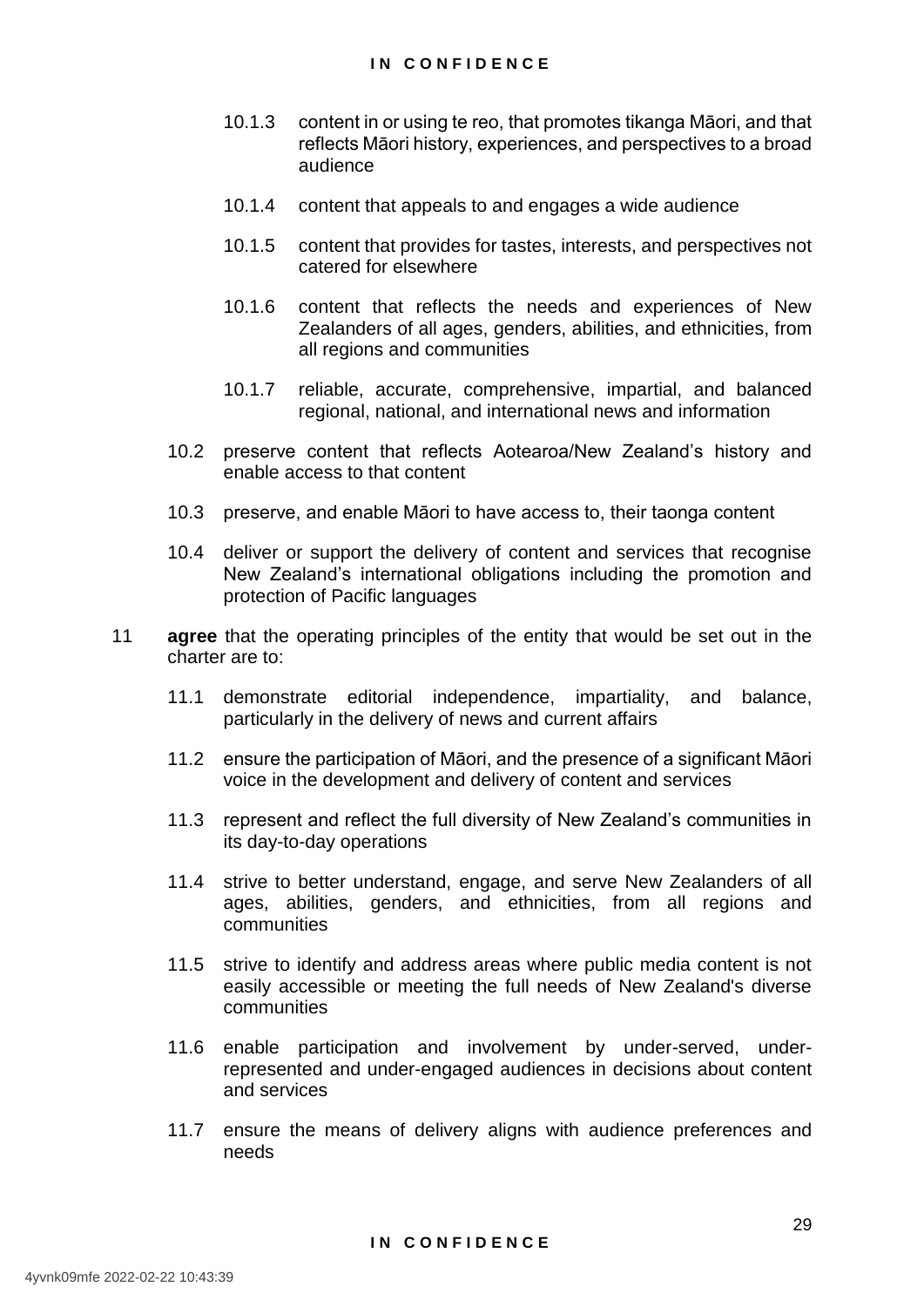- 11.8 strive to innovate and take creative risks
- 11.9 strive to achieve the highest standards of quality and integrity
- 12 **agree** that the Bill empower the responsible Minister to add to the functions of the entity
- 13 **agree** that the responsible Minister direct the entity once it is operational to provide an international service to the South Pacific in both English and Pacific languages
- 14 **agree** that, as part of the establishment phase, work be undertaken with the National Emergency Management Agency in relation to the new entity's role under the Civil Defence Emergency Management Act (or any of its successors)
- 15 **agree** that, for the avoidance of doubt, the Bill require the entity to comply with its responsibilities as a lifeline utility under s. 60 of the Civil Defence Emergency Management Act 2002

#### *Maximising access to public media content*

16 **agree** that the Bill require the entity to provide content free of charge to New Zealanders when it is first published

#### *Seeking commercial revenue to re-invest in public media outcomes*

- 17 **note** that the entity would be expected to seek commercial revenue to supplement its core baseline funding and to re-invest in public media outcomes
- 18 **agree** that the Bill require that, where the entity is providing the same, or substantially the same services as those previously provided by RNZ, it would be required to provide these services in a commercial-free manner

#### *Supporting the broader media ecosystem*

- 19 **agree** that the Bill place an obligation on the entity to work collaboratively to help support the diversity, capability, and sustainability of the broader media ecosystem, wherever this does not prevent it meeting government expectations that it will earn commercial revenue
- 20 **agree** that, to address possible concerns about the entity's impact on the broader sector, the entity's operating model should include:
	- 20.1 constraints on the entity's eligibility to act as a commissioning platform for content funded by NZ On Air
	- 20.2 expectations to prevent the entity from building up excessive cash reserves, and that non-Crown revenue would primarily be invested in public media outcomes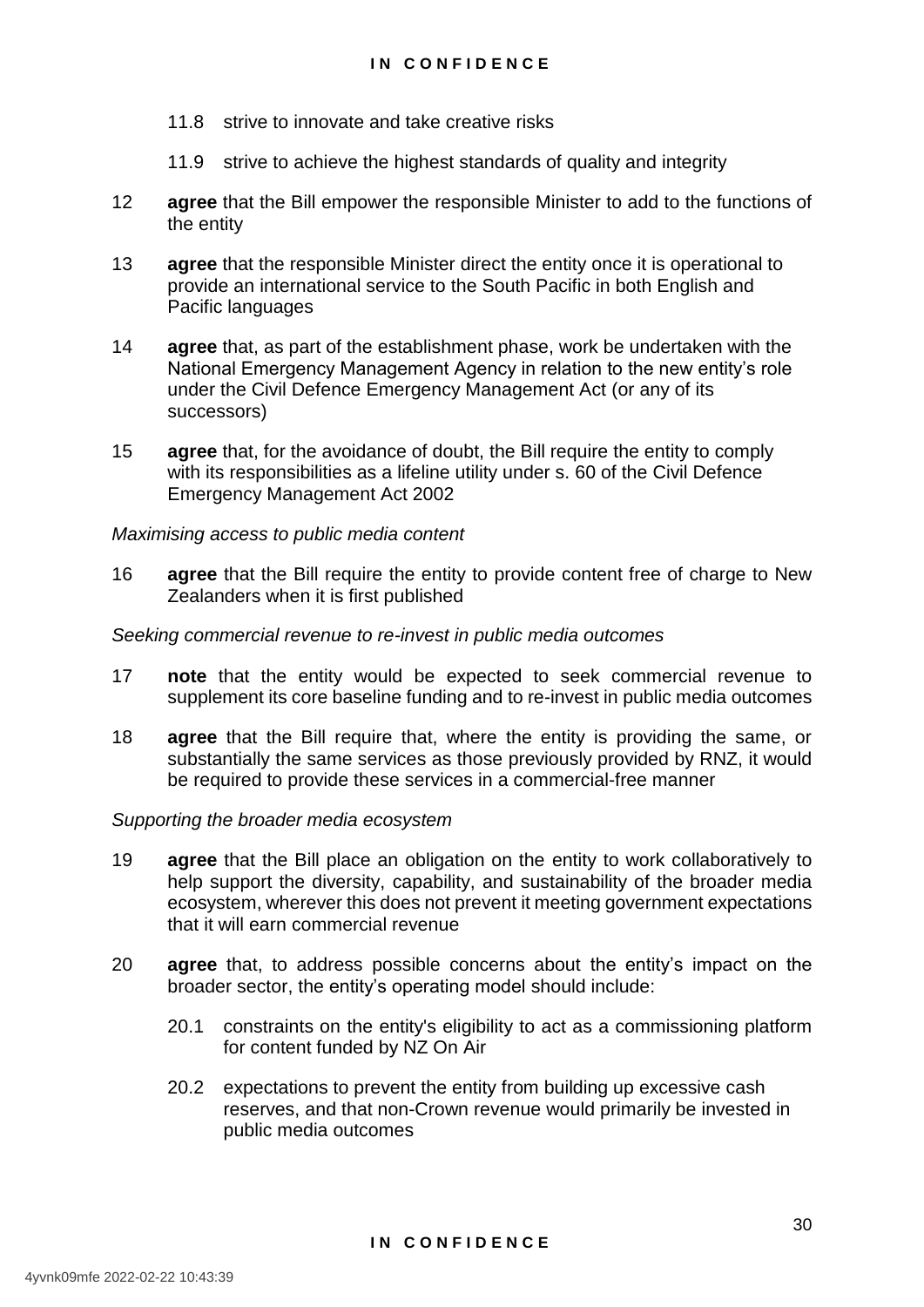- 21 **agree** that the Bill require the new public media entity to work collaboratively with NZ On Air, and NZ On Air to work collaboratively with the new public media entity, in relation to funding decisions where duplication of, or gaps in, funding could occur
- 22 **agree** that further work should be done as part of the establishment of the new entity to identify how best to support collaboration between the new entity, NZ On Air and other media organisations on the creation and distribution of local content, how best to constrain the eligibility of the entity to benefit from content funded by NZ On Air, and to maintain NZ On Air's sector oversight of all content being funded and any gaps and duplication

#### *Determining an organisational form*

- 23 **agree** that the Bill establish the new entity as an autonomous Crown entity on the basis that this form is most suited to the primarily non-commercial, public media focus of the new entity
- 24 **agree** that the Minister for Broadcasting and Media is the responsible Minister for the new entity, reflecting the entity's primary focus on achieving public media outcomes
- 25 **agree** that the Minister of Finance have a statutory role in relation to the entity, to provide oversight of the entity's financial performance, which would include:
	- 25.1 the Responsible Minister making Board appointments with the agreement of the Minister of Finance, with the Responsible Minister consulting the Minister of Finance on removal of Board members
	- 25.2 the ability to request information from the entity in relation to the entity's financial performance
	- 25.3 the ability to provide input in relation to the entity's strategic direction and performance.

*Establishing governance arrangements*

- 26 **agree** that the Bill provide that:
	- 26.1 the entity's board comprise a minimum of six and a maximum of nine members, balancing efficiency of decision-making while allowing room for the board make up to reflect a range of competencies, diversity, and sector representation
	- 26.2 the entity's board be appointed under the standard appointment provisions under section 29 of the Crown Entities Act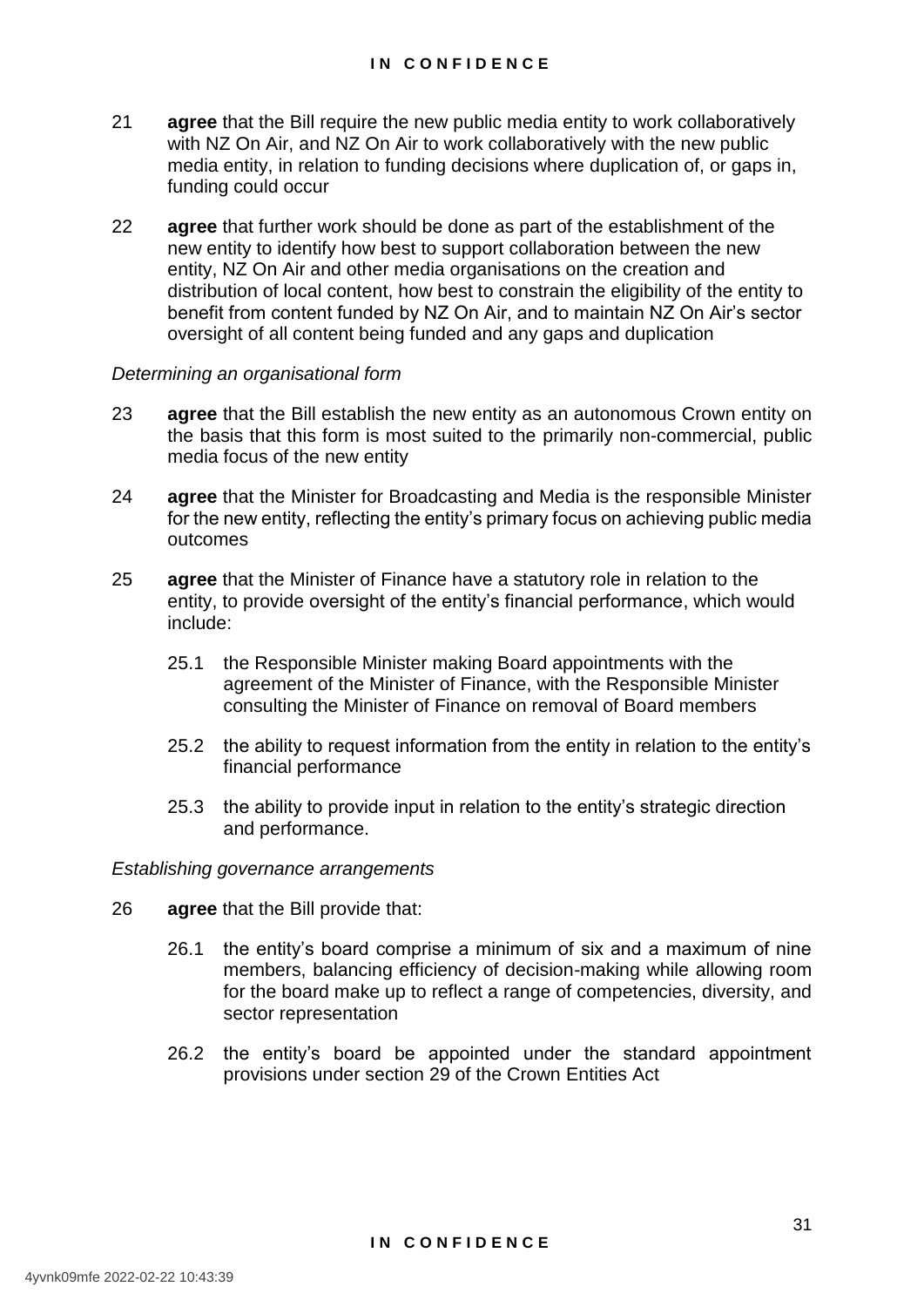#### *Setting reporting requirements*

- 27 **agree** that the Bill require the new entity to report annually on its performance against its other statutory obligations and its commercial performance, including in relation to:
	- 27.1 delivery of its charter
	- 27.2 supporting the Māori-Crown relationship
	- 27.3 seeking commercial revenue to the extent necessary to deliver on its public media outcomes and operate sustainably
	- 27.4 working collaboratively across the media sector wherever possible to support a diverse, capable, and resilient media ecosystem
- 28 **agree** that the Bill require the entity to regularly obtain and take into account audience research as part of this assessment of its performance
- 29 **agree** that the Bill provide that the House of Representatives should review the entity's charter and the entity's performance against the charter every five years

#### *Establishing monitoring arrangements*

- 30 **agree** that the Bill provide that the entity be monitored on whether it is meeting its specific obligations in relation to performance against its charter, its other statutory obligations and its commercial performance
- 31 **agree** that as part of the work on the establishment phase:
	- 31.1 an effective monitoring framework for the new entity is developed to ensure its performance can be transparently monitored
	- 31.2 monitoring arrangements for the new entity are developed, with clear roles and responsibilities for each agency, and reflecting the need for a range of expertise to be applied to monitoring of the new entity's performance

#### 32 s9(2)(f)(iv)

*Transitioning to the new entity*

- 33 **agree** that, to ensure a smooth transition period the Bill will:
	- 33.1 empower the new entity board to stand up the new entity and ensure it is delivering against its obligations
	- 33.2 convert RNZ and TVNZ to Crown entity subsidiaries of the new entity and repeal the RNZ and TVNZ Acts and other associated legislation, as appropriate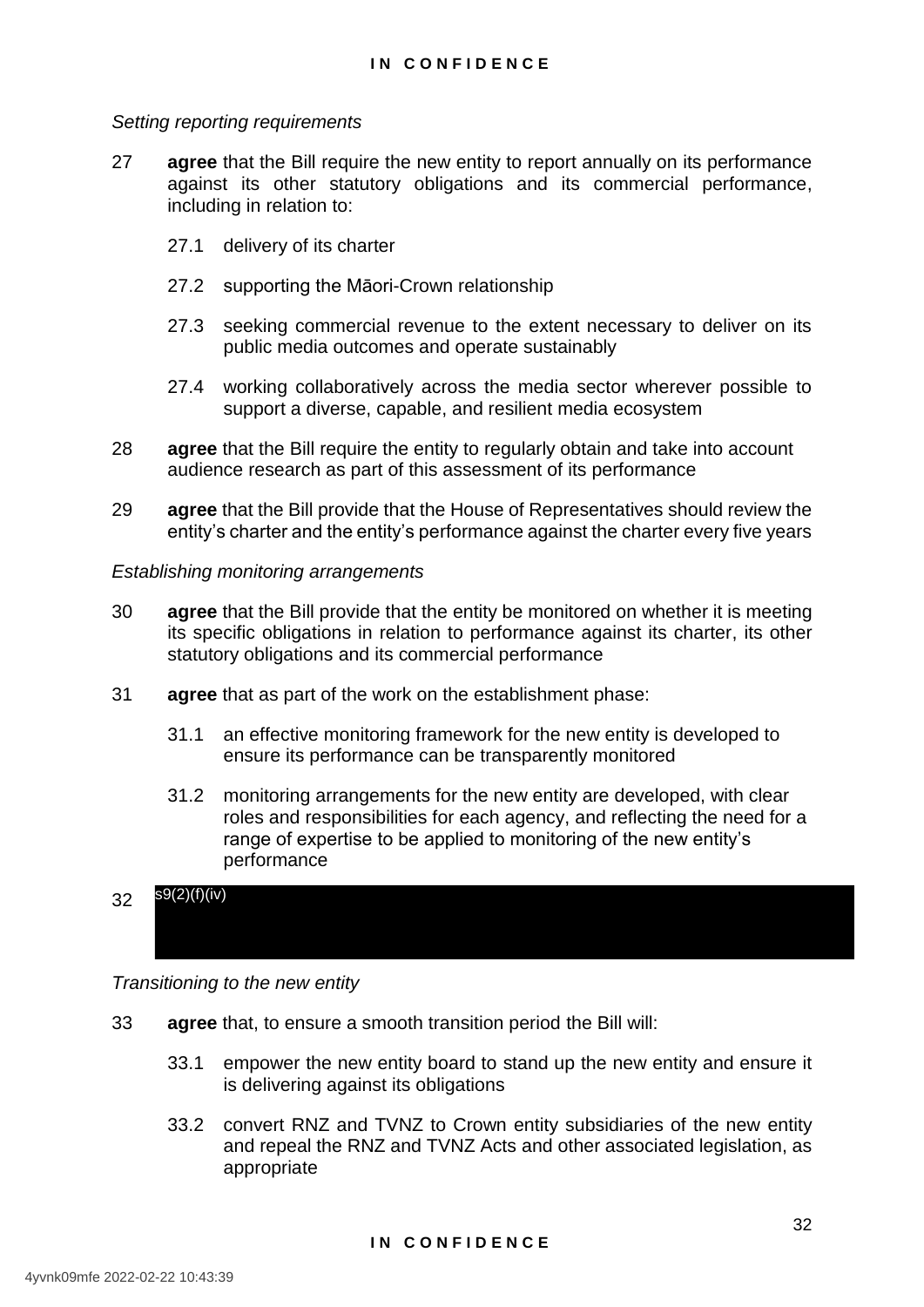- 33.3 provide for the preservation of assets, rights, liabilities and contracts held by RNZ and TVNZ as subsidiaries
- 33.4 s9(2)(b)(ii)
- 33.5 disestablish the subsidiaries once the new entity is fully operational and any contract matters are finalised

#### *Considering existing archiving provisions*

- 34 **agree** to repeal Part 4A of the TVNZ Act and no similar provision to be drafted in the new Bill on the basis that the scheme it provides for is no longer fit for purpose
- 35 **agree** that current archiving agreements between TVNZ/RNZ, Manatū Taonga and Ngā Taonga are considered as part of the work on the establishment phase

#### *Issuing drafting instructions*

- 36 **invite** the Minister for Broadcasting and Media to issue drafting instructions to the Parliamentary Counsel Office to give effect to the recommendations in this paper as required
- 37 **authorise** the Minister for Broadcasting and Media to further develop and clarify policy matters and make decisions on minor or technical matters as required for the drafting of the Bill, providing these decisions are not inconsistent with decisions made by Cabinet

#### *Setting up an Establishment Board*

- 38 **agree** that a Strong Public Media Establishment Board is set up to provide advice to the Minister for Broadcasting and Media on the establishment of the new entity
- 39 **agree** the terms of reference for the Board

#### *Financial implications*

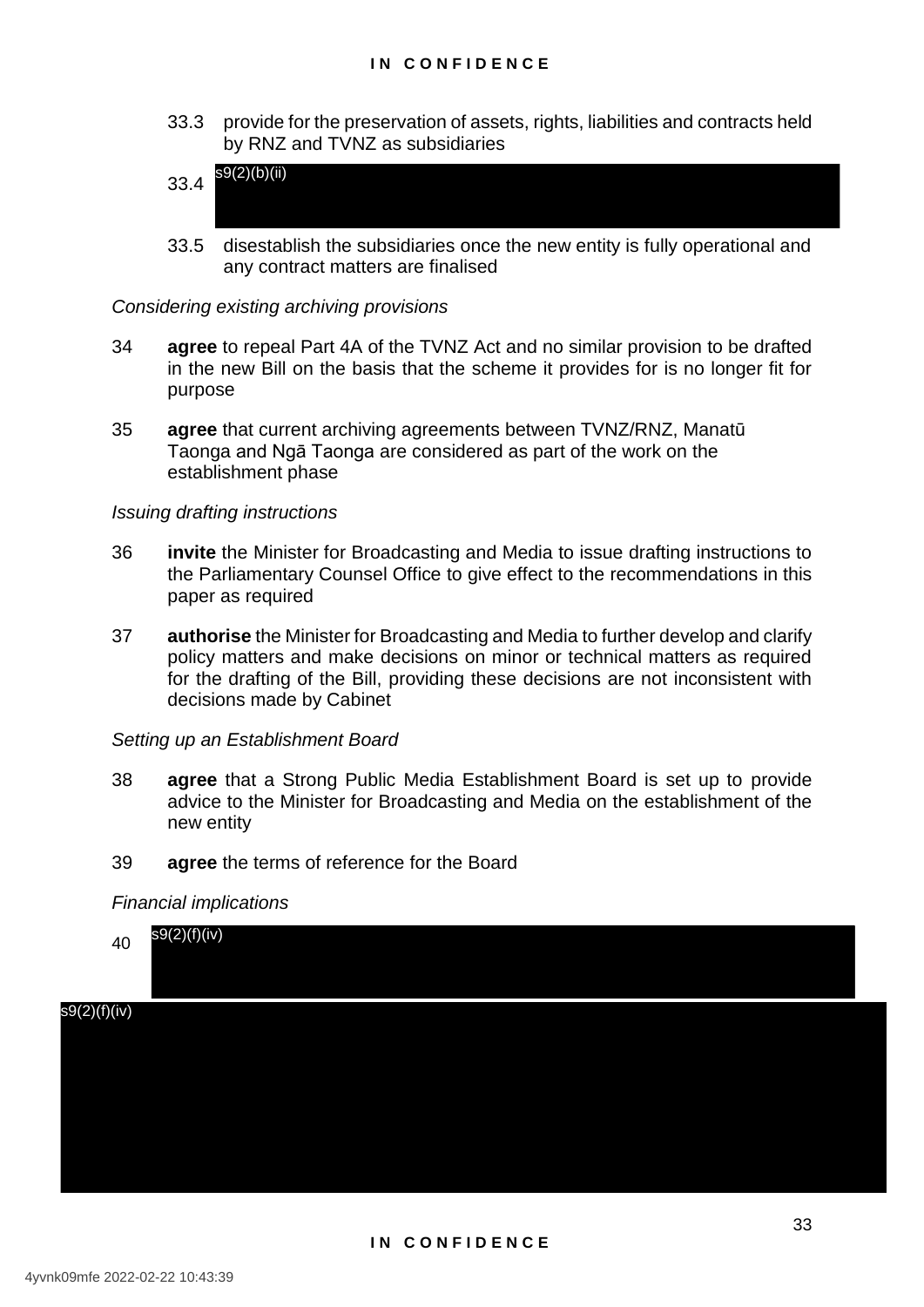41

s9(2)(f)(iv)

s9(2)(f)(iv)

42

43

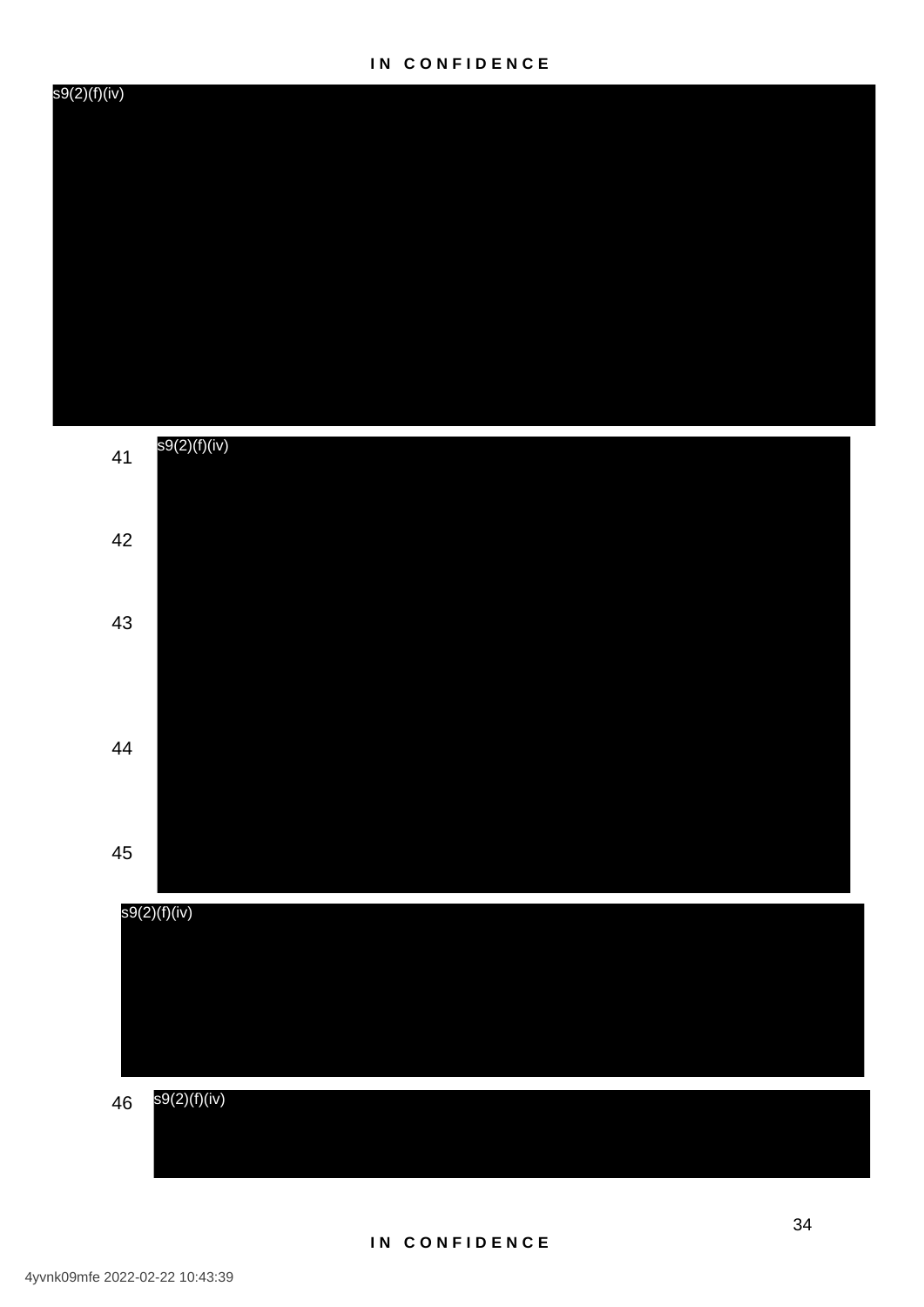## **I N C O N F I D E N C E**



# s9(2)(f)(iv)





#### 51 s9(2)(f)(iv)